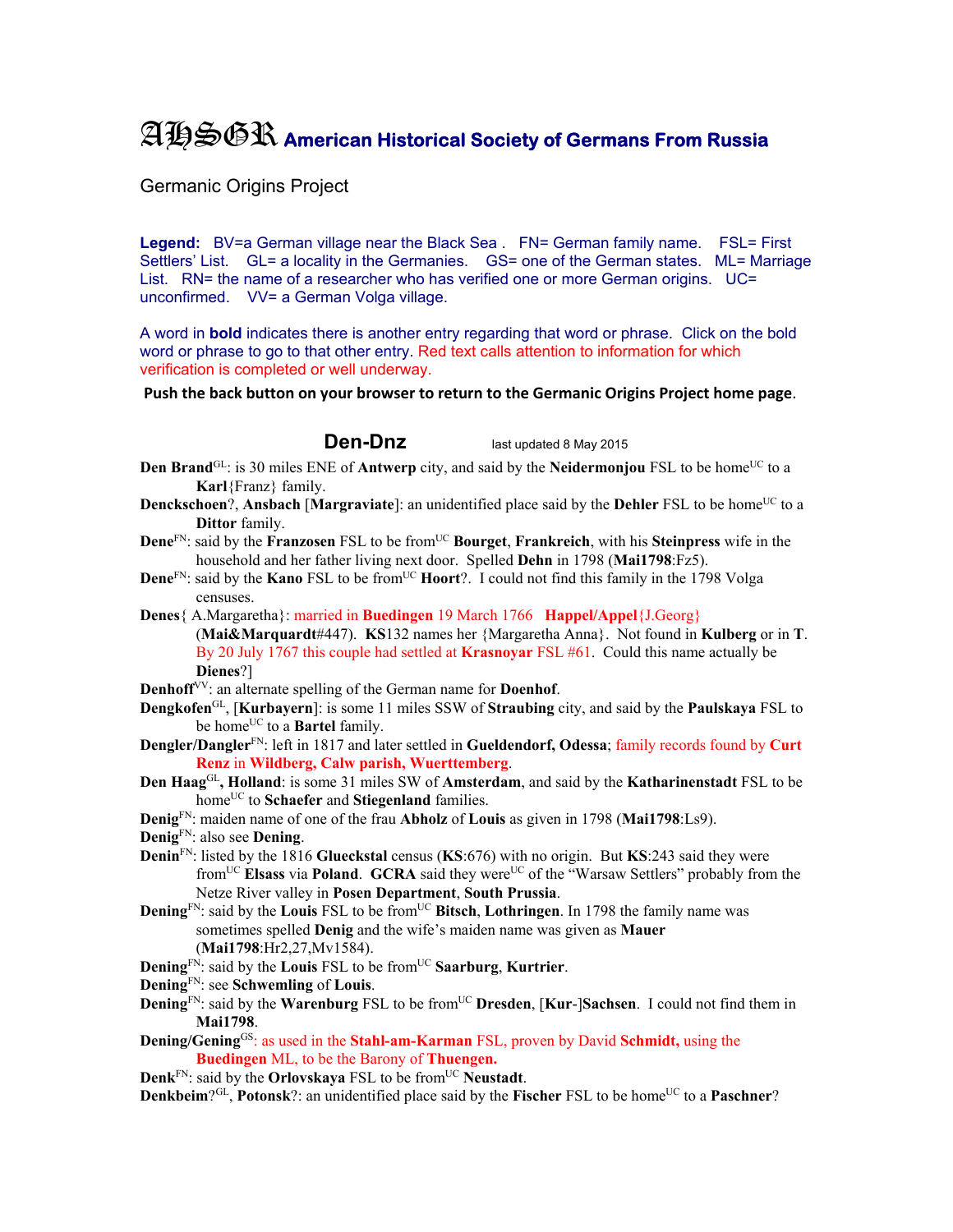family.

**Denke**FN: see **Tenne**.

**Denkelsbuehl**GL, see **Dinkelsbuehl**.

**Denkendorf**<sup>GL</sup>: an unidentified place said by the **Ober-Monjou** FSL to be home<sup>UC</sup> to a **Thaeler** family. There at least two Denkendorfs in Germany.

**Denklingen**<sup>GL</sup>: an unidentified place said by the **Ober-Monjou** FSL to be home<sup>UC</sup> to a **Hemann**? Family. There are at least 2 Denklingens in Germany.

**Denmark**GS: see **Daenemark.** 

**Denner**<sup>FN</sup>{Jacob}: Danish records say this man from<sup>UC</sup> either **Wuerttemberg** or **Hohenlohe Principality** arrived in June 1762 at **Flensburg, Schleswig Royal Duchy**; by April 1765 he, his wife and 2 children were living at #9 "Scheels Hof" in Colony F8 "Christiansheide", **Flensburg** Amt from which they left during 1765. They probably settled in **Galka** (**EEE** p.377, see that for more detail). He was said by the Galka FSL#29 to be from<sup>UC</sup> Schwellbrunn?, Oesterreich. Spelled **Denner** (**Mai1798**:Gk58), **Diener** (Mv682) in 1796, and **Tiner** (Gm13) in 1798.

**Dens**, [**Hessen-Kassel Landgraviate**]: is 13 miles NE of **Bad Hersfeld**, and was said by the **Leitsinger** FSL to be home<sup>UC</sup> to a **Klug** family.

**Densberg**: is 21 km SW of **Fritzlar** city and was said by KS127 to be home<sup>UC</sup> to **Eppe**{Johann}.

- **Dentler**<sup>FN</sup>{J.Georg}: **KS**125 says he was from<sup>UC</sup> **Schuesselfeld**, **Bamberg**[Bishopric] and married in **Nuernberg** in 1766 **Coerper**{Catharina}. On 7 May 1766 this son of the former {Nicolaus} ofUC **Schuesselfeld** married in **Woehrd** (**Mai&Marquardt**#795). On 14 Sept 1766 they arrived in **Russia** as {George & Catharina}, he said to have come from<sup>UC</sup> **Wuerzberg** (**Kulberg**#5629). Not found in **T**. By 19 August 1767 this Catholic couple had settled at **Brabander** FSL #59, he said to be from **Schluesselfeld, Wuerzburg**. The 1798 census says frau Dentler's maiden name was **Kerber** (**Mai1798**:Bn58). **Schuesselfeld** in fact was closer to **Bamberg** city than to **Wuerzburg** city, but it was in the country of **Wuerzburg Bishopric**.
- **Denzer** FN: listed by the 1816 **Glueckstal** census (**KS**:676, 243) with no origin.**DePatiste**FN: see **Debaptiste**.
- **Depperschmidt**{Heinrich}: was listed as the husband of **Ihl**{Elisabeth} in 1798 in **Zug** and likely father of their 4 children {**Mai1798**:**Zg**27).
- **Depperschmidt**{Michael}<sup>FN</sup>: I did not find them in **Kulberg** or **T.** They are a probable **Zug** first settler family said by Recruiter Beauregard's 1768 list (Lk54) to have been from<sup>UC</sup> Orb. For 1798 see **Mai1798**:Mv3078, Zg25, 26 and 27, and probably Zg11, 21, and 23.
- **Deprad/Deprat/Debrat**FN{Dominikus/Dominicus}: **KS**125 says he leftUC **Bruchsa**l, **Baden**. On 5 March 1766 in **Buedingen** he married **Diehl**{A.Catharina} (**Mai&Marquardt**#367). As **Deprat** they arrived in **Russia** on 18 June 1766 **(Kulberg**1027). Not found in **T**. Also as **Deprat** by 20 Aug 1767 they had settled at **Goebe**l FSL #17, he said to come fromUC **Bruchsal**. They were still listed as **Deprat** in 1798 (**Mai1798**:Gb72).

- **Deptar**?FN: see **Doeptor**.
- **Derarotier**<sup>FN</sup>: said by the **Katharinenstadt** FSL to be from<sup>UC</sup> **Champagne, Frankreich** (no other locality mentioned).
- **Derau**FN: see **von der Au**.
- **Dereligion**FN: see **Derillion**.
- **Derganz**?<sup>FN</sup>: said by the **Neidermonjou** FSL to be from<sup>UC</sup> [**Hessen-**]Darmstadt with a Ries step-son in the household. I could not find the Derganz family in the 1798 censuses.
- **Dergatz**?<sup>GL</sup>, **Wuerttemberg**: an unidentified place said by the **Fischer** FSL to be home<sup>UC</sup> to a **Nunemann**? family.
- **Dergin**(?)<sup>GL</sup>: an unidentified place said by the **Holstein** FSL to be home<sup>UC</sup> to a **Merine**? family. There is sa slight chance that this was "**Bergen**" same origin as the **Kuxhausen** family.
- **Derheim**FN: listed by both the 1816 **Neudorf** census (#13) and **KS**:243 without origin. However, using **FHL**#247,642, the **GCRA** proved their origin in **Neuenkirchen**, **Kusel** [**Amt**], **Rheinpfalz**. His wife's maiden name was **Theobald**, and after his death, she married **Din**. See the **GCRA** book for more. Also spelled **Doerrheim**.
- **Derig** FN: see **Roehrig**.

**Deprat**FN: see **Deprad**.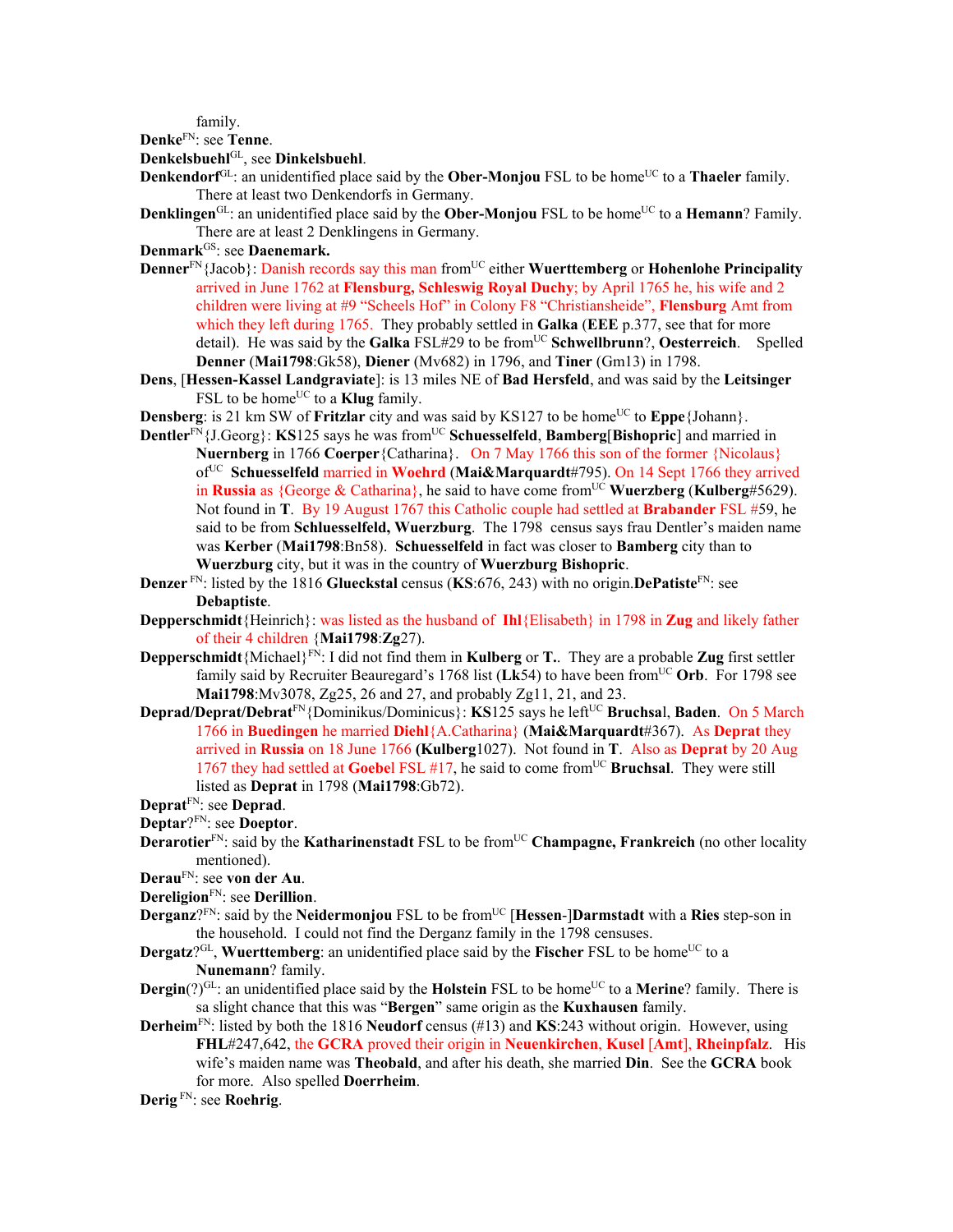**Derik**(?)<sup>GL</sup>: an unidentified part of **France**.

**Deringer**FN: said by the **Orlovskaya** FSL to be an orphan boy living with the **Reisch** family.

**Derillion**/**Dirillion/Terillian/Dereligion**/**Dreiling**/**Terillou/Terrillon**FN{J.Ludwig}: Using

familysearch.org **Rosemary Larson** found the baptism records for one of his children in **Hohenwettersbach**, **Baden-Durlach** [**Margraviate**]; she further speculates that the colonist then known as Jean-Louis was earlier from<sup>UC</sup> **Falquemont** (**Falkenburg** in German) in the **Lorraine**. Said to be a Lutheran, from<sup>UC</sup> Baden-Durlach Margraviate he arrived in Flensburg, Schleswig **Royal Duchy** in June 1762; later with wife A.M. Teresia} and 4 children he deserted **Denmark** in April 1765 (**EEE** p.623). By April 1766 he and wife {Rosina} were living in **Kamenka** FSL#32 which said he was fromUC **Falkenburg**. Also spelled **Dereligion**, **Dreiling**, **Terillou** and **Terrillon**. **Rosemary Larson** doggedly tracked down these spelling variations and **Gerhard Lang**'s research found that this family (**Terillou**) originally came from **Baden-Durlach** [**Margraviate**] next moving first to **Denmark** and then to **Kamenka** in Russia.

**Dermbach**GL**, Sachsen**: is some 21 miles NE of **Fulda, Hessen**, and said by the **Katharinenstadt** FSL to be home<sup>UC</sup> to a **Gaertner** family.

- **Dermer**<sup>FN</sup>: said by the **Moor** FSL to be from<sup>UC</sup> **Isenburg** (no locality mentioned).
- **Dermer**?FN: also see **Timler**.
- **Dermuth**: see **Demond**.
- **Dernbach**GL**, Kurmainz**: an unidentified place said by the **Preuss** FSL to be home to an **Uhlmann** family. There are several Derm-, Dern-, Dirn-, and Doern-bachs in Germany – apparently none very close to **Mainz**.
- **Derndur?, Ansbach [Margraviate]:** an unidentified place said by the **Warenburg** FSL to be home<sup>UC</sup> to the **Baecker**{J.Georg} family. There are two Derndorf in Germany, neither in former Ansbach territory.
- **Derne**?, **Frankreich**: an unidentified place said by the **Franzosen** FSL to be home<sup>UC</sup> to a **Medeque** family.
- **Deroma**<sup>FN</sup>: said by the **Katharinenstadt** FSL to be from<sup>UC</sup> **Venedig, Italien**.

**de Rome**: the Russian Imperial Commissioner who was godfather, allowed him to hold the **Legai/Legue** son baptized 14 June 1766 in **Buedingen** (**Mai&Marquardt**#1210a). At that time his own young son was probably near death. **De Rome** was the French secretary to the Russian Commissioner (**Facius]** and the 1 ½ year old son did die in **Buedingen** 18 August 1766

(**Mai&Marquardt**#1235). It is believed that **Rome**{Jakob} 44 Refomed } who with wife {A.Elisabeth} Catholic 22 and one young son had settled at **Herzog** FSL #4, he said to be fromUC **Kaiserslautern, Kurfalz**, may be this man. In 1798 his widow is living with their son {Michael}, her maiden name given as **Maier**{Elizabeth} (**Mai1798**:Hr22).

- **Derr**FN: said by the **Balzer** 1798 census to be the maiden name of frau **Bender** (**Mai1798**:Bz75).
- **Derr**FN: said by the **Bauer** FSL (br11) to be from **Reichelsheim**, **Erbach** [**County**]; verified by **Gieg1**. In 1798 spelled **Doer** (**Mai1798**:Br35 and Wt4).
- **Derr**<sup>FN</sup>{J.Christoph}: said by the **Kano** FSL (#55) to be from<sup>UC</sup> [**Kur-**]**Mainz** (no locality mentioned).
- **Derr**<sup>FN</sup>: three families said by the **Norka** FSL to be from<sup>UC</sup> **Isenburg** (no locality mentioned). Spelled **Dorr** in the 1775 census. The 1798 **Norka** census gives the maiden name of two of the wives as **Keller** and the third as **Pivir**? (**Mai1798**:Nr19, 44, 43).
- **Derr/Doer**<sup>FN</sup>{J./Georg Heinrich}: Danish records say this Lutheran left<sup>UC</sup> Wuerttemberg arriving at **Schleswig city, Schleswig Royal Duchy** in July 1761; he, (his wife, **Kloeckler**?{Regina} and 2 children lived at #10 in Colony G19 "Neuberend", Gottorf Amt until April 1765 (**EEE** p.381, for more detail see that). They are listed in the **Rosenheim** FSL #45 where he is said to be from<sup>UC</sup> **Muehlbach**, **Kurfuerstentum Pfalz**. Spelled **Derr** and **Doerr** in 1789 and 1798 (Mai1798: Mv2466, Rm21(where the wife's maiden name was given as **Kloeckler**) and Ka13) as well as **Dior** in 1798 (Rm29).
- **Derr**FN: said by the **Schuck** FSL to be fromUC **Mannheim**, **Kurpfalz**. For 1788, 1793 and 1798 see **Mai1798**:Mv2629,2642,Km36 and Su28. Also spelled **Dier** (Hd31).
- **Derr**FN{J.Michael}:Arthur C.Derr says this man was baptized in **Kaichen** where he also was married to **Fauerbach**{A.Susanna} who died on the trip to Russia ; and that the family has been traced back to a **Doerr**{Joachim} of **Erbstadt**. He settled in **Walter**. The family name at various times has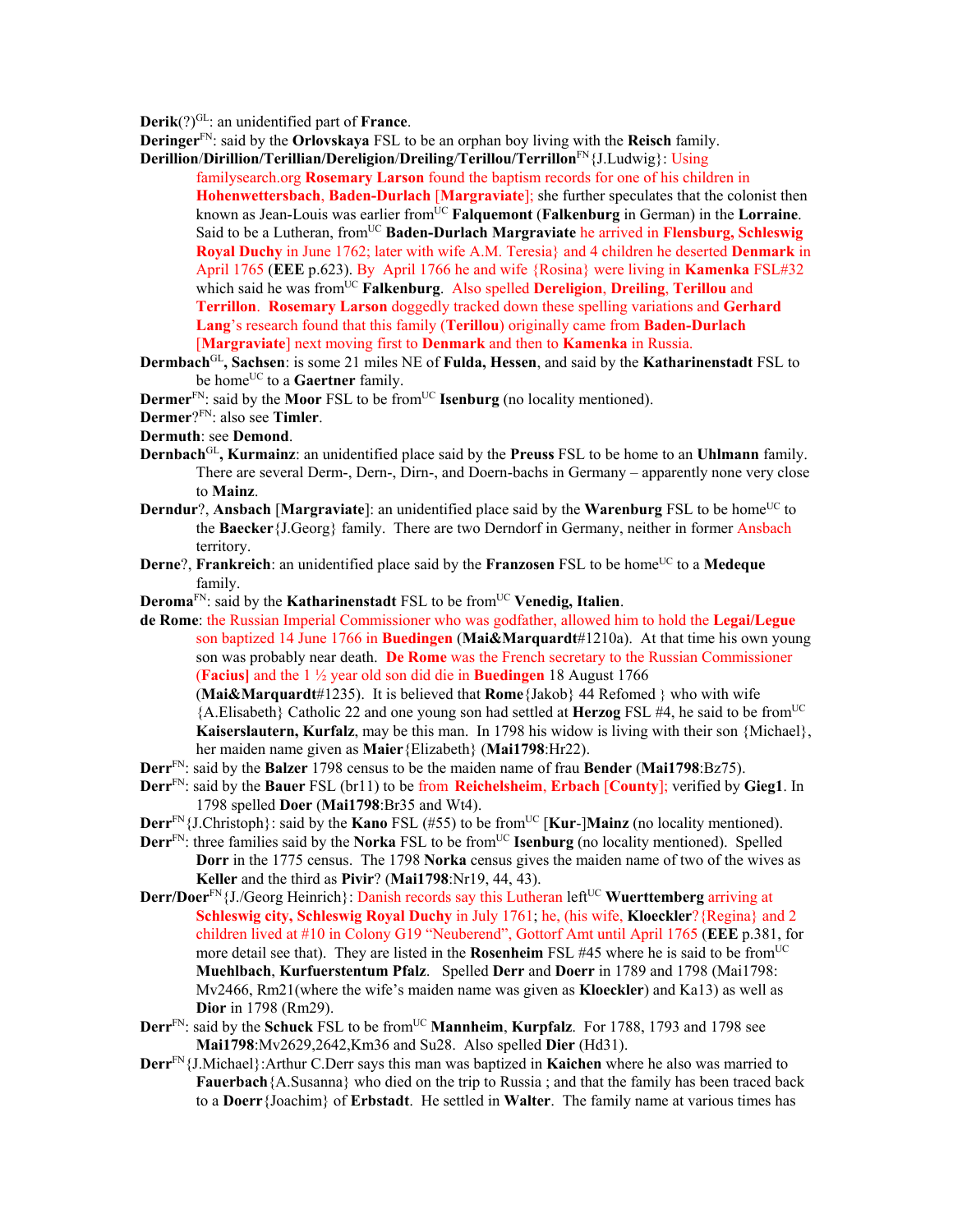also been spelled **Doerr, Darr**, and **Daire** – even **Herr**.

**Ther/Derr**{A.Susannah}: was a god parent at the baptism of the **Ruth** son in **Luebeck** 9 June 1766 (**Mai&Marquardt**#1300). ). On 22 July 1766 he and wife {Susanna} with 2 children arrived in **Russia**, he said to be from<sup>UC</sup> **Friedberg** (**Kulberg**2388). Not found in any later source.

- **Theer**{J.Peter}: was a god parent at the baptism of the **Ruth** son in **Luebeck** 9 June 1766
	- (**Mai&Marquardt**#1300). Not identified in any later source.
- **Theer/Derr**{Michael}: was a god parent at the baptism of the **Ruth** son in **Luebeck** 9 June 1766 (**Mai&Marquardt**#1300). On 22 July 1766 he and wife {Susanna} with 2 children arrived in **Russia**, he said to be from<sup>UC</sup> **Friedberg** (**Kulberg**2388). Not found in any later source.
- **Derr**FN: also see **Doerr**.
- **Derrin**FN: see **Doering**.
- **Desarne**<sup>FN</sup>: said by the **Franzosen** FSL to be from<sup>UC</sup> **Nimes**, **Frankreich**. May have been spelled **Dieser** in 1798 (**Mai1798**:Fz3?).
- **Desch**FN: see **Thesch**.
- **Deschler**FN: listed by both the 1858 **Neudorf** census (#228) and **KS**:244 with no origin. Using **FHL**#488,316, the **GCRA** proved their origin in **Ottersheim**, **Germersheim** [**Amt**], **Rheinpfalz**. See the **GCRA** book for more.

**Desert**FN: see **Dessert**.

- **Deshtein**FN: see **Destein**.
- **Dessau**<sup>FN</sup>. I cannot find this family name in the index to the 1798 Volga censuses.
- [**Anhalt-**]**Dessau** [**Principality**]: No locality was mentioned in any of the following references: Said by the **Bettinger** FSL to be home<sup>UC</sup> to a **Lehmann** family. Said by the **Boaro** FSL to be home<sup>UC</sup> to **Arnholt**?, **Brausemann**, **Gere**?, **Gerward/Herrward**?, **Hahn**, **Hensse**, **Hoher**, **Hoppe**, **Koch**, **Krabe**, **Krimer/Kremer**?, **Mecker**?, **Spenger**?, **Tinike**?, **Titschholz**?, and **Toepfe** families, and possibly **Glemer**? and **Wagner** families. Said by the **Boregard** FSL to be home<sup>UC</sup> to the Hohenfelser family. Said by Kuhlberg to be home<sup>UC</sup> to the **Albrecht** orphan boy listed by the **Caesarsfeld** FSL as living in the **Dehler** household. Said by the **Jost** FSL to be home<sup>UC</sup> to **Obetz** and **Stolze** families. Said by the **Katharinenstadt** FSL to be home<sup>UC</sup> to a **Bishof** and possibly a **Mueller** family. Said by the **Orlovskaya** FSL to be home<sup>UC</sup> to **Alberg**, **Albrecht**, **Fischer**, **Krueger**, and **Reimer** families, and possibly **Knoll** and **Lampe** families too. Said by the **Paulskaya** FSL to be homeUC to **Balzer**, **Frank**, **Jersch**, **Kohlmann**, **Wartmann** and possibly **Boxhorn** families. A **Kauerhoff** family left here for Russia (**Mai&Marquardt**#1098), a son or grandson likely ending upas a first settler in **Reinhard** – rak. Said by the **Schoenchen** FSL to be homeUC to a **Herklotz** family. The **Meyer/Mayer** widow nee **Drache** left here to go to **Russia** (**Mai&Marquardt**#1123).
- **Dessenfelz**GS: an unidentified German state.
- **Dessert**<sup>FN</sup>: he is said by the **Mariental** FSL to be from<sup>UC</sup> Straubing, [Kur-]Bayern while Frau Dessert is said to come from **Daenemark** (no locality given). The family name was later spelled **Desert** (**Mai1798**:Mt29,79).
- **Dessow**[sic?], Mecklenburg: said by the Urbach FSL to be home<sup>UC</sup> to a Kufeldt family. There was a Dessow in **Kurbarndenburg** 70 km NW of **Berlin** city centre, and a **Dassow** in **Mecklenburg-Schwerin Duchy** 22 km NE of **Luebeck** city.
- **Destein**<sup>FN</sup>: said by the **Schuck** FSL to be from<sup>UC</sup> **Laudenbach**?, **Kurpfalz**. I could not find them in **Mai1798**. In his first translation Pleve spelled this name **Deshtein**.
- **Deterskirchen**<sup>GL</sup>, **Upper Palatinate**: is an unidentified place said by the **Woehrd ML** to be home<sup>UC</sup> to a **Brunner** woman who in 1766 married a **Keller** man; by 1767 this couple was in **Krasnoyar** (**Mai&Marquardt**#821). There is a **Dieterskirchen, Oberphalz, Bavaria**, some 60 miles E of **Nuernberg**.
- **Detisch**{A.Maria}: married **Salomon**{Peter} in **Rosslau** 1 June 1766 (**Mai&Marquardt**#995). Not found in **Kulberg.** In 1766 she and her husband took transport for the **Volga** (T6718-6719). I found no later record for them.
- **Detler**<sup>FN</sup>: said by the **Warenburg** FSL to be from<sup>UC</sup> Luebeck [Bishopric or Imperial City]. I could not find them in **Mai1798**.
- **Detisch**{A.Maria}: **KS**125 and 152 say she married in 1765 in **Rosslau**. She did on 1 June 1766 marry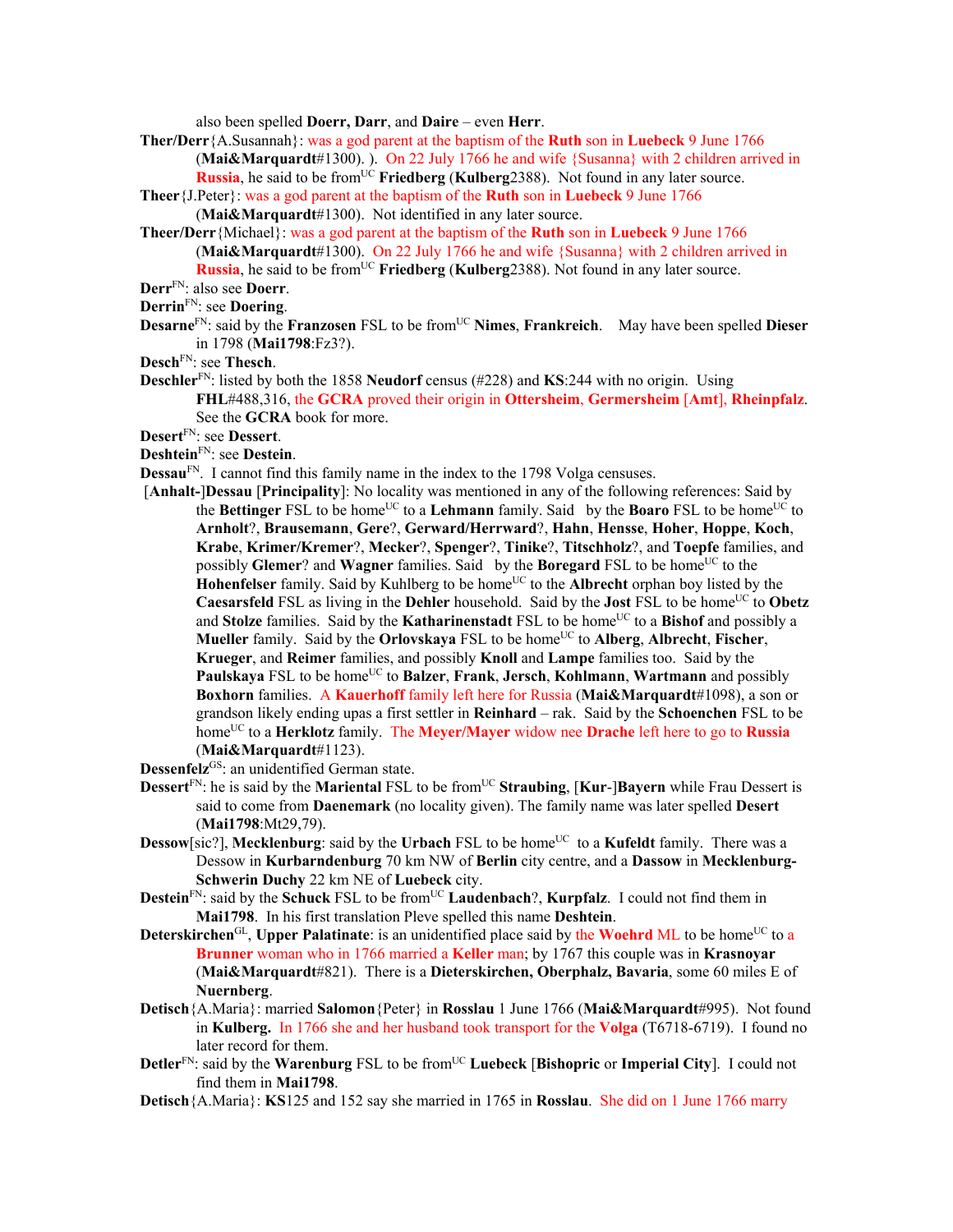**Salomon**{Peter} in **Rosslau** {**Mai&Marquardt**#995). I could not find this couple in any published FSL or in **Mai1798**.

- **Detmold**GL, **Lippe** [**Principality**]: this seat of Lippe Principality today is Ditmold in North Rhine-Westphalia, some 47 miles NW of **Kassel** city, and said by the **Anton** FSL to be home to a **Kraut**  family.
- **Dettendorf** GL: is 4 km E of **Neustadt-an-der-Aisch** and was said by a **Woehrd** ML to be home <sup>UC</sup> to **Bezold**{J.Simon}:
- **Detter**{Martin+w+5c}: **Kulberg**228 said they were from<sup>UC</sup> Wuertemberg and went to Livonia.
- **Detterer**FN: said by the Stumpp supplement to the **Dietel** FSL to be fromUC **Pfalz** (no locality indicated)**.** I could not find this man in the 1798 Volga censuses.
- **Detterer**<sup>FN</sup>{J.Adam}: **Gerhard Lang** proved this man came from **Gemmingen** and on 17 July 1756 married **Schmidt**{M.Susanna} in **Ehrstadt** where she had been born on 22 June 1733. They first moved to **Neuboern**, **Denmark**, and then on to **Doenhof** FSL (#8) which FSL said he was fromUC **Keminisch** (no locality mentioned). In 2008 Vera Beljakova said the family name was earlier spelled **Dederer**, that they had left somewhere in present-day **Baden-Wuerttemberg** abt 1762 going to **Denmark** which they left about 1767 going to **Doenhof** where they arrived in 1766. For a bit more detail go to http://cvgs.cu-portland.edu/origins/d/detterer\_doenhof.cfm. Danish records said this Lutheran from<sup>UC</sup> the **Gemmingen Knight's Holding** arrived in June 1762 at **Flensburg**, Schleswig Royal Duchy and lived with wife and 2 children at #24 Colony G18 "Neuboerm", **Gottorf Amt**, last registered in **Denmark** in Jan 1765 before leaving for Russia (**EEE** pp.377- 378, see that for more detail). They are listed in the **Doenhof** FSL #8.
- **Detterer**FN: also see **Dederer**.
- **Dettingen: Kulberg**87 said this was home<sup>UC</sup> to the single man **Berlas**{Germes}.
- **Dettingen-an-der-Erms**GL**, Urach Amt, Wuerttemberg**: is some 3 miles NW of **Bad Urach, Baden-Wuerttemberg**, and was home to a **Trost** family that settled in **Gueldendorf**, **Odessa**.
- **Dettingen**, **Nuertingen** [**Amt**, **Kirchheim Oberamt**], **Wuerttemberg**: this is **Dettingen-unter-Teck**, 5 miles ESE of **Nuertingen** city,, and said by the 1816 **Bergdorf** census to be home<sup>UC</sup> to a **Huber** family. Was proven by the **GCRA** to be home to a **Gaiser**/**Geisler**/**Geissler** family that settled in **Neudorf**.
- **Deuring**FN: this family that went to **Kassel** and then **Neudorf** was proven by the **GCRA** to be from **Oberstenfeld**, **Marbach** [**Amt**], **Wuerttemberg**. Also spelled **Doerring** and **Dairing**. See their book for detail.
- **Deuring**FN: also see **Deiring** and **Doering**.
- **Deutsch**<sup>FN</sup>: said by the **Norka** FSL to be from<sup>UC</sup> **Hessen**. I cannot find this family in the index to the 1798 census.
- **Deutschbach**GL, **Reichau** parish, **Galicia**: nka Polanka Horyniecka, **Poland**, and was 7 miles NNE of **Reichau**, and 13 miles NNW of **Rava-Russkaya**. The **GCRA** found it associated with **Haller**, **Merkel** and **Kaercher** families in 1801.
- **Deutsch-Boehmen**<sup>GS</sup>: this probably refered to a relatively narrow band of land within the Kingdom of Bohemia within the Austro-Hungarian Empire, going from Pilsen to Eger(Cheb) to Reichenburg(from<sup>UC</sup> Wendelsheim erec) and on some miles east. It was said (no locality mentioned) by the **Neidermonjou** FSL to be home<sup>UC</sup> to a **Hausner**? family. Said by the **Rohleder** FSL to be home<sup>UC</sup> to a **Pommer**? family. This must refer to some portion of Bohemia?
- **Deutsch-Neureut/Karlsruhe**, **Baden**: now a northern neighborhood of **Karlsruhe** city Dorothy Brandner reports this was where **Schneider**{A.Maria} was born and married (church records in **FHL** 1238234).
- **Deutsch-Schtscherbakowka**VV: a modified name for **Shcherbakovka**VV.
- **Dewald**{Kilian}: Danish records say this Lutheran was born in<sup>UC</sup> **Kurpfalz** and left<sup>UC</sup> **Brandenburg** arriving at **Schleswig city, Schleswig Royal Duchy** in May 1761; he, his wife and 7 children lived at #12 "Schon den Torf", in Colony G8 "Friderichsholm", Gottorf Amt and later at #15 "Birkhahn", leaving in May 1763 for **Russia** (**EEE** p.378, for more detail see that). In 1798 two of his children were listed at **Mai1798**:Hs47 and Hs11, and the widow of another at Hs42.
- **Dewald**FN{Conrad}: said by the **Anton** FSL (#49) to be fromUC **Neustadt Oberamt, Kurpfalz**. Spelled **Theobald** in 1798 (**Mai1798**:An69) and his wife's maiden name was then given as **Katz**.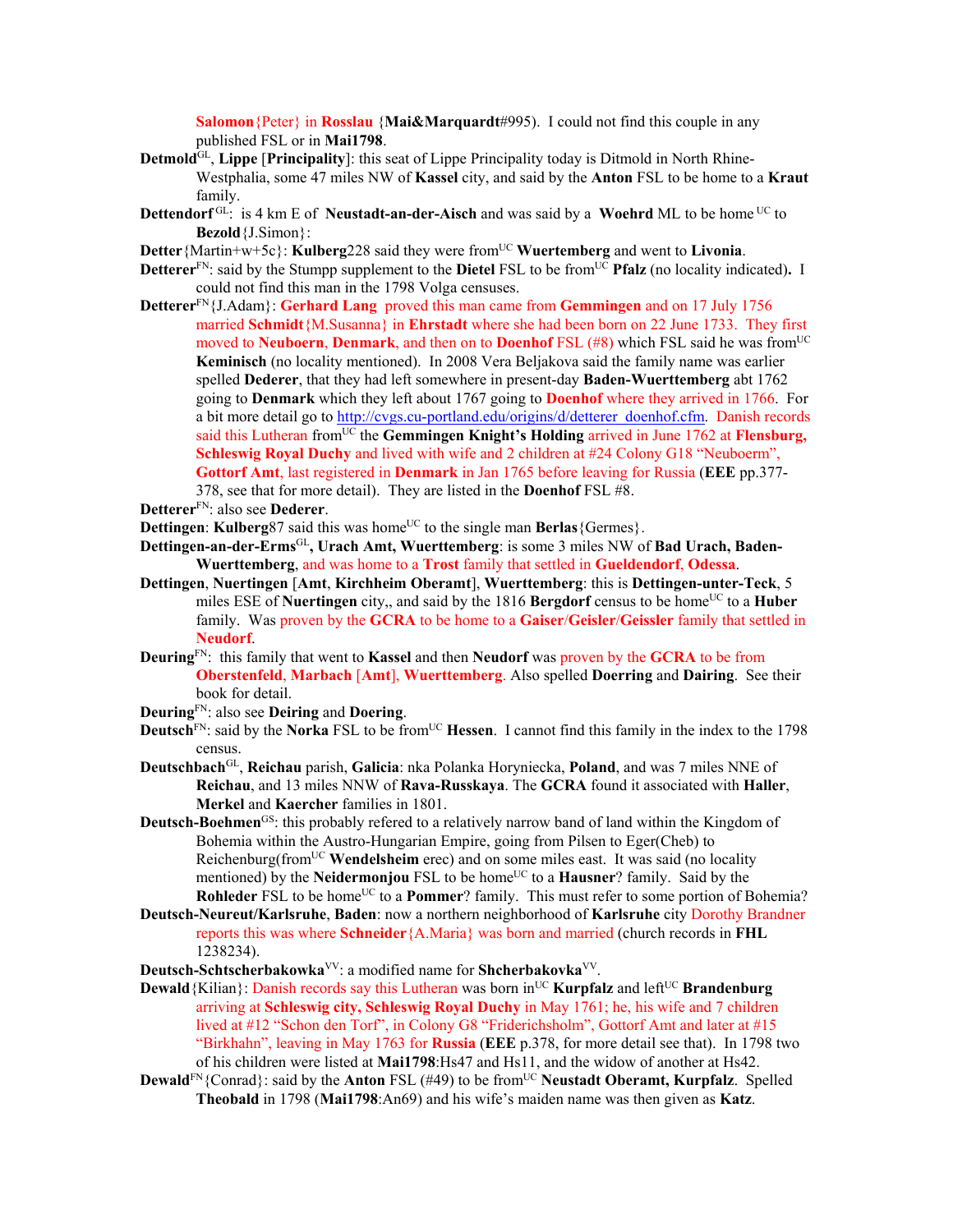**Dewald**<sup>FN</sup> said by the **Kautz** FSL to be from<sup>UC</sup> **Eich**, **Kurpfalz.** 

- **Dewald**{Kilian+c+7c}: **Kulberg**56 said they were from<sup>UC</sup> [**Kur-]Pfalz**. Not found in **T** or in any published FSL.
- **Dewald**<sup>FN</sup>: said (no locality mentioned) by the **Neidermonjou** FSL to be from<sup>UC</sup> **Hannover**. I could not find this family in the 1798 censuses.
- **Dewald**<sup>FN</sup>: said by both the 1816 **Neudorf** census (#12) and **KS**:244 to have come from<sup>UC</sup> **Neuenheim**, **Heidelberg** [**Amt**], **Baden**. Using **FHL**#1,189,451, the **GCRA** found it impossible to check this origin due to missing pages. See their book for more.
- **Dewatt**{Jakob}: **KS**125 & 136 say he married in **Luebeck** in 1765 **Jahn**{A.Margaretha}. He did marry her on 22 May 1766 in **Luebeck** (**Mai&Marquardt**#1187). Not found in any later source..
- **Dibber**{Elsabe Catharina}: married **Meybaum**{Daniel} in **Luebeck** 18 April 1766 (**Mai&Marquardt**#53 & **KS**145). Not found in any later source.
- **Dibber**{M.Margaretha}: married **Homme**{Eberhard Friederich} in **Luebeck** 18 April 1766 (**Mai&Marquardt**#52 & **KS**135). Not found in any later source.
- **Dibinaus** FN: said by the **Stahl-am-Tarlyk** FSL to be from <sup>UC</sup> **Rostock**, **Mecklenburg**[-**Schwerin Duchy**]. I could not find members of this family in **Mai1798**.
- **Dick**<sup>FN</sup>: said by the **Boregard** FSL to be from<sup>UC</sup> Weener.
- **Dick**<sup>FN</sup>: said by the **Norka** FSL to be from<sup>UC</sup> **Hanau** [County] (no locality mentioned). For 1798 see **Mai1798**:Nr71.
- **Dick**FN: also see **Duquesne**.
- **Dickert**FN: this family name was found recorded in **Schlitz** marriage records 1762-1767; see **Flegel** trip.
- **Dickmann**/**Ditman**{Conrad}: **KS**125 says he left **Buches** near **Buedingen**. **Kolberg1738** says he, his wife {Anna}, 3 children and sister-in-law Anna arrived in Russia on 4 July 1766. The **Messer**  FSL  $(\#3)$  lists him (from<sup>UC</sup> **Isenburg**, no locality mentioned), wife  ${A \cdot Appolonia}$  and 2 chidren. In 1798 three of their offspring are still in **Messer** (#34, 80, 81) but under the name **Ditman**.
- **Dickwenst**FN: see **Duquesne**.
- **Dider/Dieter** FN: listed by the 1816 **Glueckstal** census (**KS**:669, 671) with no origin. Using **FHL**(1,457,467), the **GCRA** proved origin in **Moessingen**, **Rottenburg** [**Amt**], **Wuerttemberg**. See the **GCRA** book for more details. Also spelled **Dieter**, **Diether**, and **Dietrich** (**KS**:245).
- **Diederich/Dietrich**{August}: Lutheran husband of **Wolteriche**{Bostilla} and father of their daughter **Diederich**{Catarina Elisabet.} (**Mai&Marquardt**#1332). They arrived in **Russia** on 25 July 1766 when his origin was given as **Koenigsberg**, the surname was given as **Dietrich** (**Kulberg**2564). Not found in **T**. By September 1767 they had settled in **Frank** FSL #106 which said he was from<sup>UC</sup> **Koenigsberg**, **Prussia** and gave her forename as  $\{Butila\}$ .
- **Didion**<sup>FN</sup>: said by the **Messer** FSL to be from<sup>UC</sup> **Hamburg** (no locality mentioned).
- **Didion**<sup>FN</sup>: said by the **Seewald** FSL to be from<sup>UC</sup> **Mannheim, Pfalz**.
- **Diebach**{Jacob): said by the Recruiter Beauregard's list to have been from<sup>UC</sup> Niederwald, [Hessen-Kassel **Landgraviate**] (**Lk**56). Widowed, he left Luzern in 1790, so this couple were likely among the **Luzern** first settlers. I could not find him in **Mai1798**.
- **Diebach**GL, [**Isenburg-Buedingen**]: nka Diebach-am-Haag, some 3 miles SW of **Buedingen** city, and was said by the **Buedingen** ML to be home<sup>UC</sup> to the **Knausen** woman who married a **Mueller** man (**Mai&Marquardt**#496). By 1767 they were in **Moor**. **Bonner** proved that the **Knaus** people settled in **Moor** were baptized here.
- **Dieburg**GL, **Hessen** is some 17 miles SE of **Frankfurt-am-Main**, 9 miles ENE of **Darmstadt** and 11 miles N of **Fraenkisch Crumbach**. This is the same place as the following entry, but 50 years later.
- **Dieburg, [Kurmainz**]: is 9 miles ENE of **Darmstadt** city, and said by the **Hildmann** FSL to be home<sup>UC</sup> to a **Seitz** family. Same place as the next entry.
- **Dieburg**, [**Kur**-]**Mainz**: is 14 km ENE of **Darmstadt** city centre and was said by the **Schuck** FSL to be home<sup>UC</sup> to **Eckel** and **Krieger** families. In his first translation Pleve named this **Tiburg(?)**.
- **Dieder/Dieter**{A.Sophia}: in **Luebeck** 4 June 1766 married **Schultz**{Christian} (**Mai&Marquardt**#73). **KS**157 spelled her name **Dieter**. Not found in any later source.
- **Dieder**{Johann}: **KS**125 says he left **Laubach** near **Nidda** for Russia. I did not find him in any published FSL or in **Mai1798**.
- **Diederich**FN: see **Dietrich**.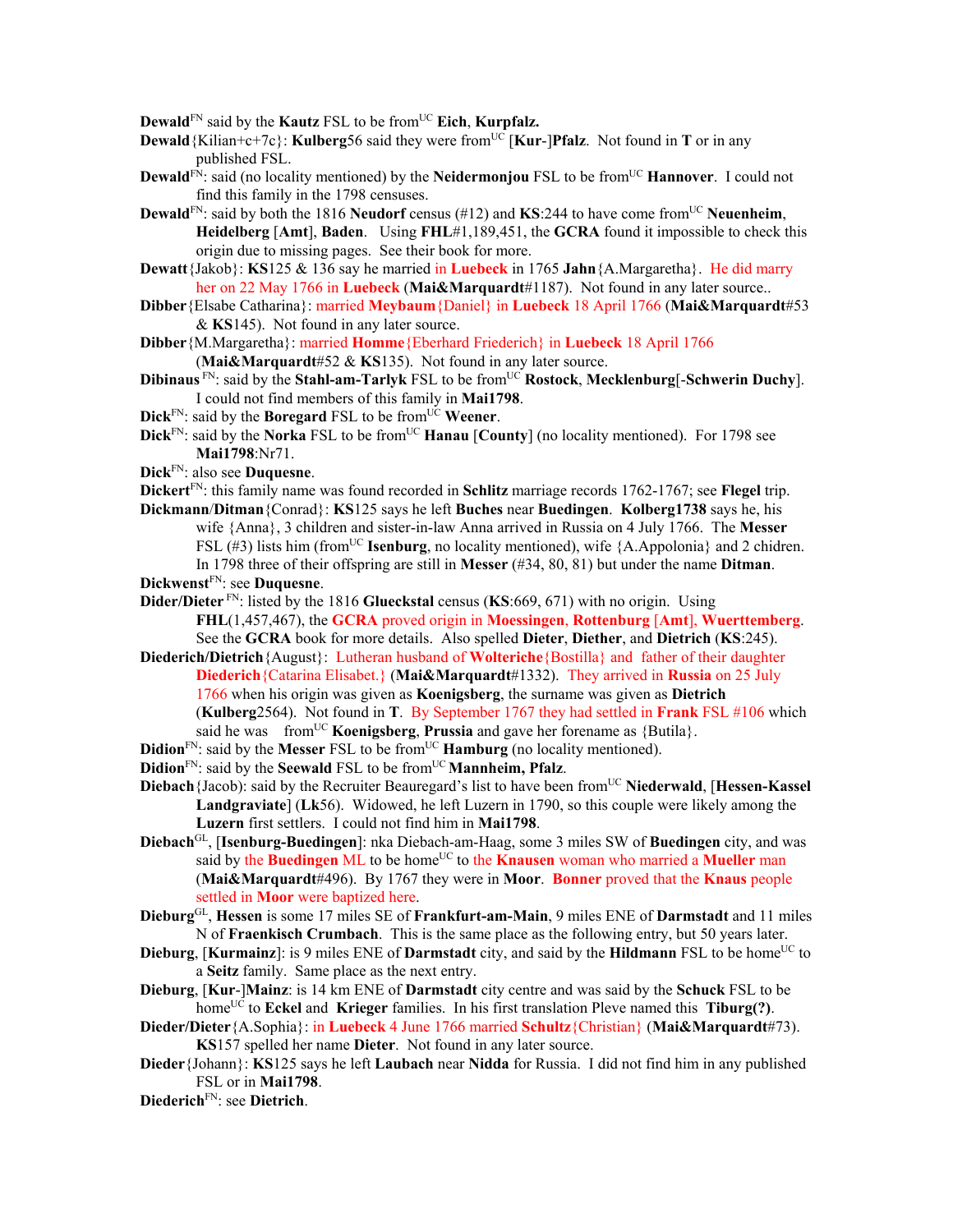**Diedrichs**FN: see **Dietrich**.

Diedselz<sup>GL</sup>: misspelling of **Riedselz**.

- **Diefenbach**GL, [**Maulbronn parish**], **Vaihingen** [**Amt**], **Wuerttemberg**: is 8 miles NW of **Vaihingen-ander-Enz**, and was proven by the **GCRA** to be home to the **Lapp** family that first came to **Kassel** and then settled in **Gluecksthal**. See the **GCRA** book for more.
- **Diehl/Dehl/Thiel/Tihl**: are interfiled with the **Diel**.
- **Diel**FN{Johannes}: By Aug 1767 they had settled in **Boaro** FSL #132 which said he was from<sup>UC</sup> **Igelsheim** (no other locality mentioned). Spelled **Diehl** in 1798 Volga (**Mai1798**:Mn7, 15, 18). **Jim Pickelhaupt** says he found this man's origin.
- **Diel**FN: said by the **Dreispitz** FSL to be from<sup>UC</sup> **Weizwanal**?, **Isenburg**. In 1798 the family name was spelled **Thiel** (**Mai1798**:Dr01).
- **Diel**FN: said by the **Ernestinendorf** FSL to be a step-son in the **Schwabacher**? household.
- **Thiel**<sup>FN</sup>: according to the **Buedingen** ML this woman from<sup>UC</sup> **Hoechst** in the **Wetterau** married a **Schaeffer** man in 1766; by 1767 this couple was in **Frank** (**Mai&Marquardt**#352). **Doris Evans** says that research done by **Jean Roth** confirms this origin of this woman and thather lineage has been traced the back several generations to a **Diehl** of **Duedelsheim** near **Nidda**.
- **Diehl**{M.Ursula}: married 9 March 1766 **Wiesner**{Weigand} in **Buedingen** (**Mai&Marquardt**#449). {Maria} and husband **Wiesner**{Wigand} arrived in **Russia** 19 July 1766 (**Kulberg**2658). Not found in **T**. By 8 July 1767 she and her husband {J.Weigand} had settled at **Schwab** FSL #19.
- **Diehl**{A.Catharina}: On 5 March 1766 in **Buedingen** she married **Deprad**{Dominicus} (**Mai&Marquardt**#367). As **Deprat** they arrived in **Russia** on 18 June 1766 **(Kulberg**1027). Not found in **T**. Also as **Deprat** by 20 Aug 1767 they had settled at **Goebe**l FSL #17. They were still listed as **Deprat** in 1798 (**Mai1798**:Gb72). Also in **KS**125.
- **Diel**FN: said by the **Jost** FSL to be fromUC **Freyburg**, **Sachsen**.
- **Diel** FN: said by the **Kano** FSL to be from<sup>UC</sup> **Wendelfeld**?. Kuhlberg spelled this name **Diehl**. Spelled **Thiel** in 1798 (**Mai1789**:Mv1161).
- **Diehl/Dehl**{Philipp}<sup>FN</sup>: both the 1816 **Kassel** census (#104) and **KS**:262 said this family came from<sup>UC</sup> **Heidelsheim**, **Bruchsal** [**Amt**], **Baden**. Using **FHL**#193,890 the **GCRA** proved origin in **Heuchelheim**, **Bergzabern** [**Oberamt**], **Rheinpfalz**. See their book for more. Also spelled **Dehl**.
- **Diel**<sup>FN</sup>{Johannes}: said by the **Keller** FSL to be from<sup>UC</sup> **Rothenbach**, **Kurmainz**.
- **Diel**FN{Karl and Katharina}: said by the **Keller** FSL to be step-children in the **Adam** household.
- **Diehl/Diel**{J.Konrad}: **KS**125 says he left<sup>UC</sup> **Hoechst** in the **Wetterau** going to **Schaffhasen**, and married in **Buedingen** on 23 June 1766 **Zimmer**{M.Margaretha}. The marriage information came from the **Buedingen** ML (**Mai&Marquardt**#709). {Conrad and Maria} with the wife's sister {Maria} arrived in **Russia** 14 Sept 1766, he said to be from<sup>UC</sup> Laubach (Kulberg6527). Not found in **T**. By 10 Aug 1767 this Catholic **Diel** couple, accompanied by his sister {Elisabeth} had settled at **Koehler** FSL (kl7), he said to come from<sup>UC</sup> Laubach.
- **Diehl/Diel** {Maria E.}: sister of {.Konrad} arrived with him in Russia on 14 Sept 1766 (**Kulberg**6527). Not found in **T**. By 10 Aug 1767 she had settledf with him at **Koehler** FSL (kl7).
- **Thiel**<sup>FN</sup>: said by the **Kolb** FSL to be from<sup>UC</sup> **Langensalzberg**, **Isenburg**.
- **Diehl**FN{M.Christina}: she married in **Buedingen** ML 20 March 1766 **Wiesener**{G.Ludwig} (**Mai&Marquardt**#457). On 19 July 1766 this couple {Ludwig & Maria} arrived in **Russia** (**Kulberg**#2664). By 20 July 1767 this **Wieser** couple (Ludwig & Christina} had settled at **Krasnoyar** FSL #75.
- **Diel**FN: said by the **Krasnoyar** FSL to be from<sup>UC</sup> **Hanau** (no locality mentioned). A **Luebeck** ML says this **Thiel** man married in 1766 a **Reiffscheider** woman (**Mai&Marquardt**#231).
- **Diel**<sup>FN</sup>: said by the **Krasnoyar** FSL to be from<sup>UC</sup> **Laubach.**
- **Diel**<sup>FN</sup>: said (no locality mentioned) by the **Kutter** FSL to be from<sup>UC</sup> **Isenburg**. Later spelled **Diehl**.
- **Diehl**{Jacob}: said by the Recruiter Beauregard's list to have been from<sup>UC</sup> **Neustadt** ( $Lk79$ ); in 1784 he left **Luzern** togo to **Zug** (**Mai1798**:Mv1609); so they are probable **Luzern** first settlers. Also in 1784his wife's maiden name was given as **Kleinshnis**.
- **Tihl**FN: said by the **Mariental** FSL to be from<sup>UC</sup> **Saargemuend, Lothringen**.

**Diehl**{Anna Sybilla}: **Bonner** proved that she was the daughter of {Johannes & Wilhelmine}, who was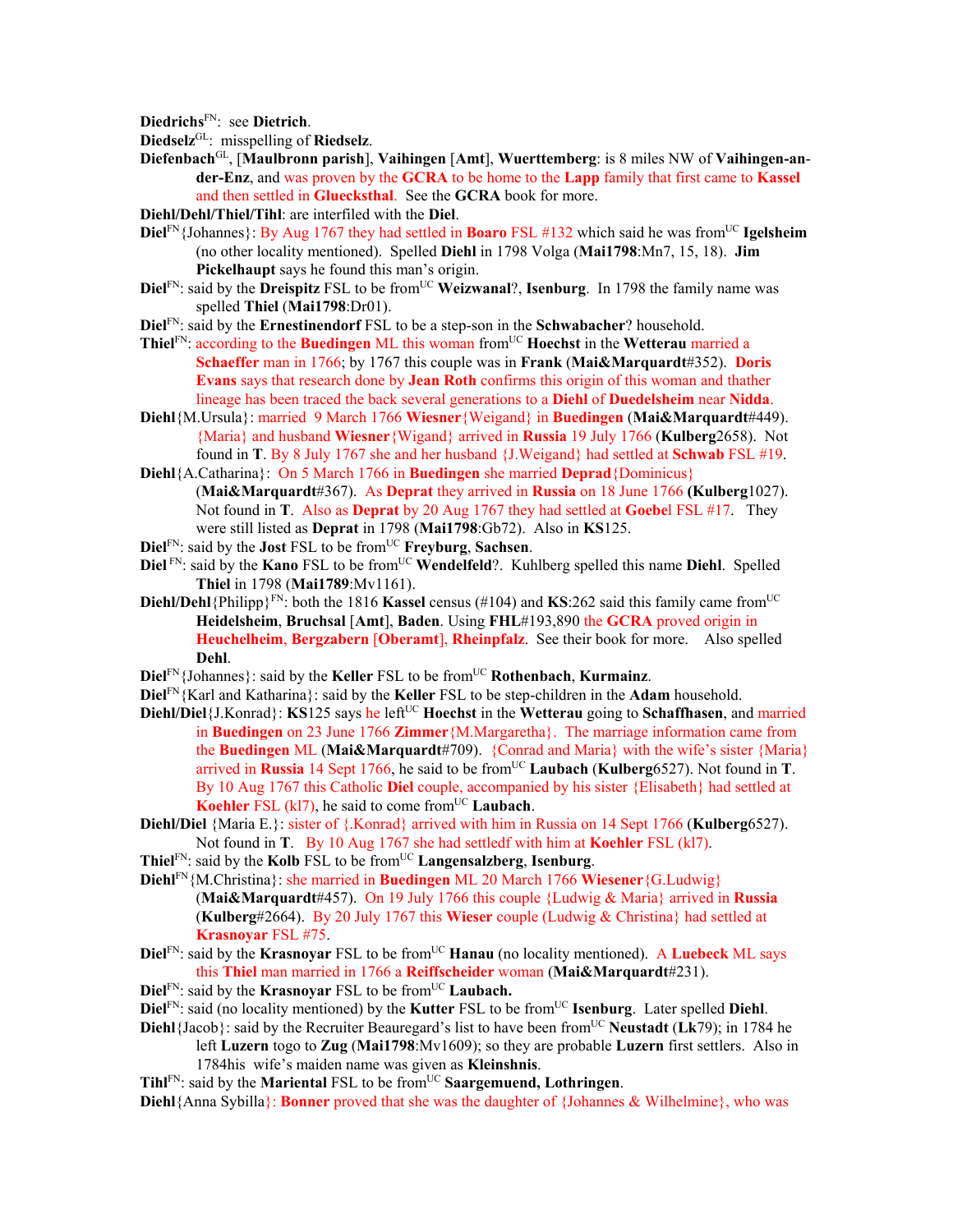baptized on 7 March 1739 in **Wenigs** and married **Gerlach**{Christoph} in nearby **Aulendiebach** on 4 October 1763. This couple settled in **Moor** (FSL #42).

- **Diehl**{Johannes}FN: listed by the 1816 **Neudorf** census (#30) with no origin, but said by **KS**:245 to be fromUC **Bornheim**, **Offenbach** [**Amt**], **Hesse**. As an adult Johannes took the name of Theobald **Schauer** (his step-father was a Schauer). See the **GCRA** book for more.
- **Diehl**{Friedrich}FN: said by the **Ober-Monjou** FSL to be a single man living in **Sennt** the household. **Diehl**{Katharina}<sup>FN</sup>: said by the **Ober-Monjou** FSL to be from<sup>UC</sup> **Roedern**?.
- **Tiehl**FN: acccording to a **Luebeck** baptismal register this was the maiden name of frau **Rempe** (**Mai&Marquardt**#1299). See **Remp** of **Orlovskaya**.
- **Thiel**{J.Peter}FN: listed with his **Popp** wife and her sister in the 1772 **Pobochnaya** first settlers' list (pb10) with no origin mentioned ; for 1798 see **Mai1798**:Ks88.
- **Diehl**FN: said by the **Preuss** FSL to be from<sup>UC</sup> **Dalsheim, France.**
- **Diel** FN: said by the **Reinwald** FSL to be from<sup>UC</sup> **Rippel**?, **Lauterbach**. Spelled **Thiel** in 1787 and 1798 (**Mai1798**:Mv2398, Sw13).
- **Diel**FN: said by the 1798 **Reinwald** census to be the maiden name of frau **Ruppel**{J.Friedrich} (**Mai1798**:Rw10).
- **Tihl/Thiel**FN **(**might be **Diehl?**) said by the **Roethling** FSL to be fromUC **Upoch**(?), **Kurmainz**.
- **Diel**<sup>FN</sup> said by the **Schwab** FSL to be from<sup>UC</sup> **Rodenbach**. Spelled **Thiel** in 1798 (Mai1798:Sb22).
- **Diel**<sup>FN</sup>: said by the **Seelmann** FSL to be from<sup>UC</sup> **Hefebach**?, [**Kur-**]Trier. May have been spelled Thiel in 1798 (**Mai1798**:Wt89)??
- **Diel/Diehlen/Thiel** {J.Peter}FN: Using **LDS** Film #1340337 Corina **Hirt** found that he was born and baptized in 1729 in **Langstadt** to **Die(h)l/Dielen**{Johannes & A.Katharina}; then he first married in 1751 **Hammen** {A.Katharina} daughter of  ${Andreas}$ }, then  $2<sup>nd</sup>$  married in 1755 **Moller**{A.Barbara}; then in 1757 he 3rd married **Wetzen**{Ottilia} daughter of {J.Nikolaus} with whom he had children in 1758, 1760, 1762, and 1765 all in **Langstadt.** On 18 June 1766 , said to be from **Hanau,** {Peter, wife {Otetila} and son {Johann} arrived in **Russia** (**Kulberg**932}. By 12 May 1767 said to be from **Lahnstein, Nassau** [sic] {J.Peter & Ottilia}and 2 children (A.Margarethe 11 and Conrad} 8 } had settled at **Straub** FSL #5 (St5). Spelled **Thiel** in 1798 (**Mai1798**:Sr5,32).
- **Diel/Diehlen/Thiel**{J.Philipp}FN: Using **LDS** Film #1340337 Corina **Hirt** found that he was born and baptized in 1730 in **Langstadt** to **Die(h)l/Dielen**{Johannes & A.Katharina}. then he married in 1759 **Haman**{Katharina} daughter of {Andreas} after which they had two children who were born and baptized in 1760 and 1763. On 18 June 1766 said to be from **Hanau** {Johann}, wife {Catharina} and son {Conrad} arrived in **Russia** (**Kulberg**932}. By 12 May 1767 said to be from **Lahnstein, Nassau** [sic] {J.Philipp & Katharina}and 2 children (A.Margarethe 11 and Conrad 8} had settled at **Straub** FSL #5 (St5). Spelled **Thiel** in 1798 (**Mai1798**:Sr28,21).
- **Thiel/Diel**FN{Asmus, Christian, and J.Heinrich}: said by the**WRG** version of the **Walter** FSL to be fromUC **Heckenbergheim/Hekeberkhental/ Ekebergen**, **Hanau**. Said by the Pleve version to be fromUC **Hoehenbergheim**, **Hanau County**. **Hanau** administered **Stolberg-Gedern** until 1742.
- **Diel**{Anton} FN: **Kulberg**5520 reported this **Diehl** couple's arrival in **Oranienbaum** in September 1766. They are probable **Zug** first settlers said by Recruiter Beauregard's 1768 list (**Lk**79) to have been fromUC **Neustadt**. Spelled **Diehl** in 1767, 1784 and 1798 (**T**4750 and **Mai1798**:Mv1609, Zg 3 and 12, and possibly Zg28?
- **Diel**{Jacob}<sup>FN</sup>: a probable **Zug** first settler, son of {Anton}.
- **Diel**{A.Catharina}: from<sup>UC</sup> **Laubach married in Luebeck 1 Aug 1766 Seitz**{J.Conrad}
	- (**Mai&Marquardt**#277). Not found in **KS**. They may be the {Conrad} who with wife {Anna} and 3 children arrived in **Russia** 8 Aug 1766, he said to be from **Nassau** (**Kulberg**4126). Not found in **T**, in any FSL or in **Mai1798**.
- **Diehl/Thiel**{G.Philipp+w+1c}: **Kulberg**143 said they were Catholic from<sup>UC</sup> Bieber (no locality mentioned). Not found in **T** or in any printed FSL.
- **Thiel**{Johann}: **KS**160 says his party of 4 from **Upoch**(?), **Kurmainz** heading for **Semonowka**. No further information.
- **Diehl**{Johannes}: **KS**125 says he left **Bornheim** near **Alzey** in **Pfalz**. This may have been the man who went to **Neudorf**, listed above. I did not find him in any published FSL or in **Mai1798**.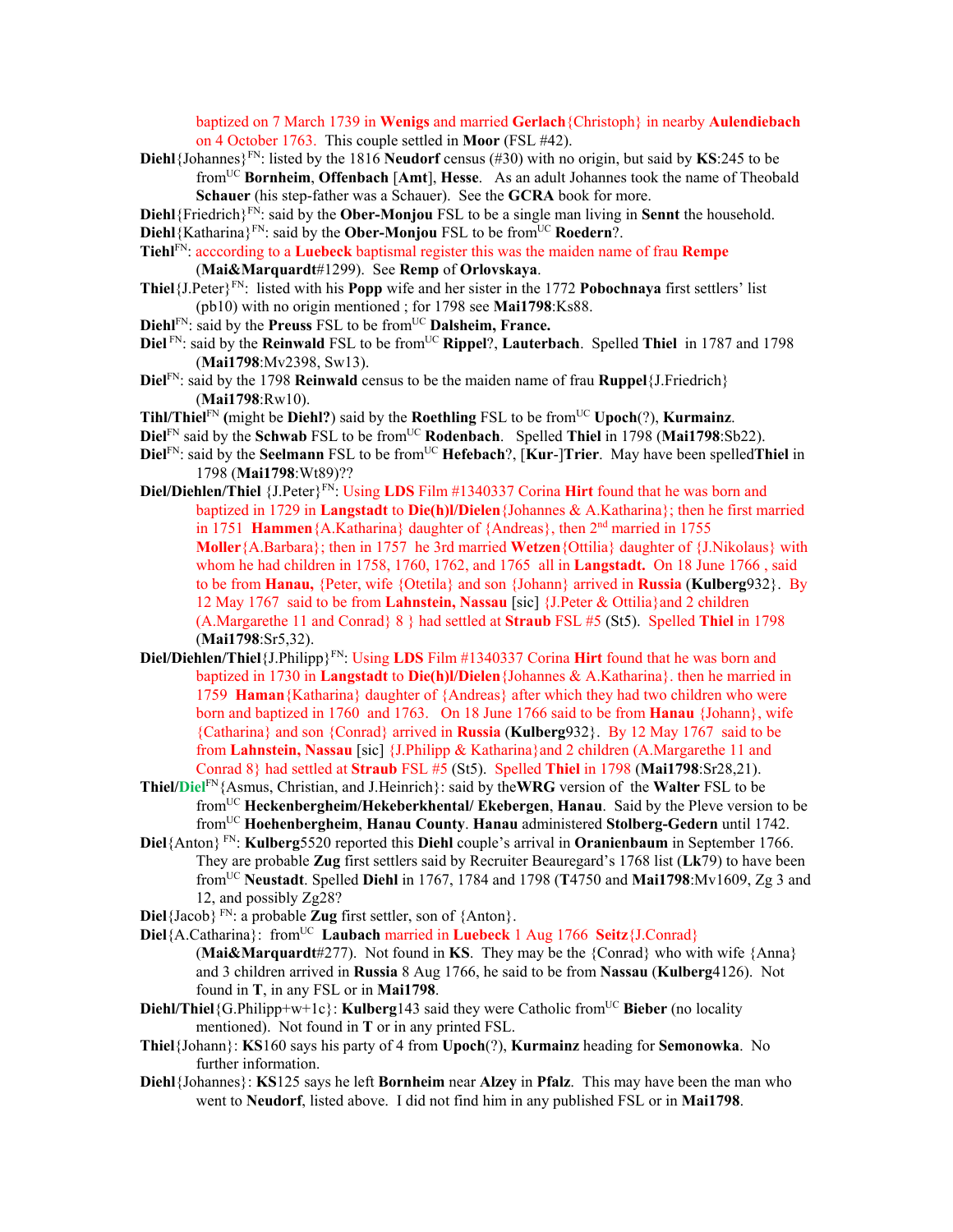**Thiel**{J.Peter}: from **Hoechst** in the **Wetterau** married **Joeckel**{A.Margaretha} in **Buedingen** 28 Feb 1766 (**Mai&Marquart**#353 & **KS**137). **KS**160 has **Hoechst** in the **Wetterau** on the **Nidda**. Not identified in **Kulberg** or in **T**. Not identified in any later source.

**Diehlen:** go to **Diel**.

**Thiel**FN: this family name was found recorded in **Tann** marriage records 1762-1767; see **Flegel** trip.

**Dielmel**?<sup>GL</sup>, **Paderborn**: an unidentified place said by the **Paulskaya** FSL to be home<sup>UC</sup> to a **Mene** family.

**Die Luebecker Traulisten**: per : The eighteenth-century emigrants to southeast Europe in the card index maintained by the 'Heimatstelle Pfalz' have been published by Stefan Stader.

. . . For what is nowadays Hesse they have numerous published lists of emigrants to Hungary (16), East Prussia (17) and America (18).

**Diem**FN: said by the **Rosenheim** FSL to be an orphaned nephew in the **Schreider** household.

**Diemar** FN: see **Drimet**.

**Diemke** GL: see **Tinike**.

**Diener/Dieners** {Johannette Margaretha}: daughter of the former cobbler of<sup>UC</sup> **Birstein** married 1 April 1766 **Koch**{Johannes} according to the **Buedingen** ML; according to **FHL**(1201842) they are also listed in the marriage records of **Herrnhaag** , a small village near **Buedingen**

(**Mai&Marquardt**#468). **KS**139 also says he was fromUC **Lorbach** near **Buedingen**, and she fromUC **Birstein** near **Gelnh.** [**Gelnhaar**? or **Gelnhausen**?]. Not found in **Kulberg**, **T**, or any FSL.

- **Diener** {Sophia}; from<sup>UC</sup> **Wuerttemberg** this widow was the daughter of **Krause** {Martin} and married **Holzwarth**{Michael}in June 1763 in **Denmark** (**EEE** p.453). By July 1766 they had settled at **Reinwald** FSL (#25).
- **Diener**<sup>FN</sup>: said by the **Warenburg** FSL to be from<sup>UC</sup> [Wied-]Runkel [County]. For 1798 see Mai1798: Wr49. Some earlier version of the FSL evidently mistakenly said they were from **Wittziengen**.
- **Diener**FN: also see **Denner**.
- **Dienert**{Martin}: not found in any published FSL but moved away from **Reinwald** in 1787 (**Mai1798**:Mv2395). For 1798 see Rh14).
- Dienheim<sup>GL/GS</sup>: said by the latest version of the **Stahl-am-Karaman** FSL to be home<sup>UC</sup> to several **Stahlam-Karaman** families. David F. **Schmidt** says this is a mistransliteration of the Russian which he says is much closer to **Thuengen** than to **Dienheim**.
- **Dienheim<sup>GS</sup>: said by the Krasnoyar FSL to be home<sup>UC</sup> to Aul, Bopp, Hessler, Kraemer, Mueller, Neustaedt**, **Schoenmeier** and **Zeitler** families. In this case, Dienheim seems to be a corruption of **Thuengen**; see the **Zeitler** and **Schoenmeier** entries. On the other hand there is a Dienheim, **Rhineland-Palatinate**.

**Dienst/Dinst<sup>FN</sup>{Andreas}: from<sup>UC</sup> <b>Florssheim-am-Mayn** on 9 April 1766 in **Friedberg** married **Hilsch**{A.Margaretha} (**Mai&Marquardt**#306). Not found in **KS**. With wife {Anna}, 3 children and 1 step-daughter, he arrived in **Russia** 18 June 1766, he said to be from<sup>UC</sup> Mainz (**Kulberg**861). Not found in **T**. By 15 July 1767 he with wife , 2 children and 1 step-daughter had settled at **Preuss** FSL #86 said to have moved to **Warenburg** in 1768, he said to be from<sup>UC</sup> **Flerzheim**, **Kurmainz**. A daughter {M.Elisabeth} was still in **Warenburg** in 1798 (**Mai1798**:Wr74).

**Dier** FN: see **Derr**.

- **Dierbach**GL**, Zweibruecken**: is some 33 miles SE of **Zweibruecken** city, and said by the **Bauer** FSL to be home<sup>UC</sup> to a **Wagner** family.
- **Dierdorf**<sup>GL</sup>, Nassau: : is some 17 miles NW of Nassau town, and said by the **Kukkus** FSL to be home<sup>UC</sup> to **a Berger** family, plus possibly to a **Gruenwald** family.

**Dies**FN: see **Dietz** of **Mueller**.

- **Diesdorf**, [**Anhalt-Dessau Principality**]: is10 km SW of **Dessau** city said by the **Boaro** FSL to be the birthplace<sup>UC</sup> of a **Walt** man, with agreement from another source (Mai&Marquardt#1166). Said to be the place from which the **Drehkopf**{Christian} family left for **Russia**. (**Mai&Marquardt**#1062).
- **Dieser**FN{J.Peter}: listed in the **Leichtling** FSL(#27) as **Drieser** fromUC **Seligenstadt**, [**Kur**-]**Mainz**. (no locality mentioned). Ted Gerk proved (using what source?) that this **Dieser** man was born there and married **Reis**{A.Marie}. For 1798 see **Mai1798**:Lg26 and 35. There is a bit more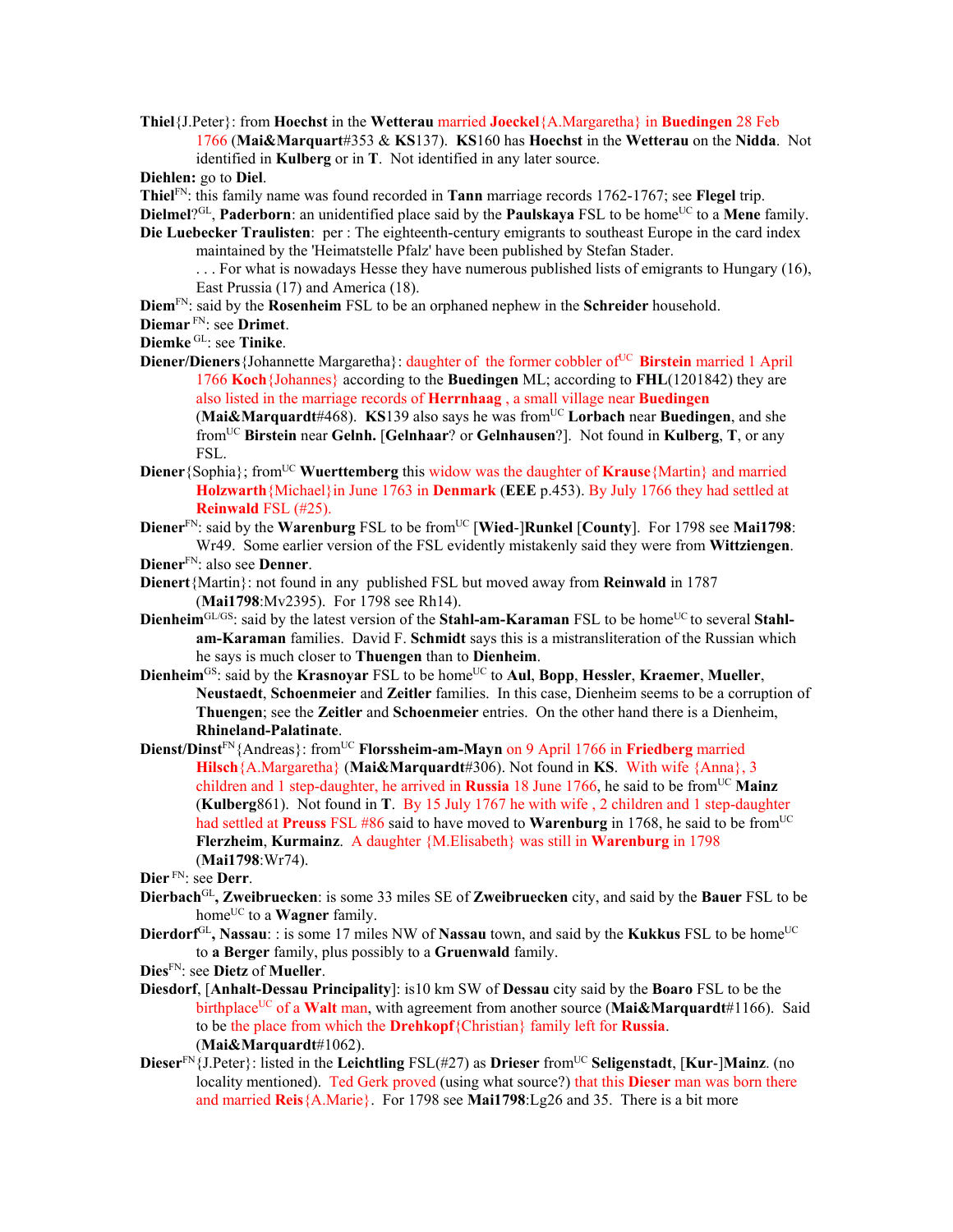information at http://cvgs.cu-portland.edu/origins/d/dieser\_leichtling.cfm.

**Dieser**FN:see also **Desarne**, **Drieser** and **Dresser**.

- **Diesing**<sup>FN</sup>{J.Philipp}: **KS**125 says he left<sup>UC</sup> **Schotten** for **Jagodnaja Poljana** with 20-yr old wife {A.Marie}. On 7 August 1766 in **Luebeck** he married **Krum**{A.Dorothea}, both being fromUC [**Hessen**-]**Darmstadt** [**Landgraviate**] (**Mai&Marquardt**#284). The Pleve, Krumm and Stumpp versions of the **Jagodnaja Poljana** FSL #21 say he was from<sup>UC</sup> Schotten and that his wife was 20-yr-old {A.Maria}. In 1798 he is listed in **Yagodnaya Polyana** as {Philip} with a 42-yr-old wife **Lust**{M.Katharina} (**Mai1798**:Yp5).
- **Dietel**FN: said by the **Dietel** FSL to be from **Budysin/Bautzen**, **Sachsen**. The Russian researcher Marina Plieva has found the baptismal records in **Bautzen**. Spelled **Dittel** in 1778 and 1798 (**Mai1798**:Mv389, Dt44, Hs36).
- **Dietel**VV (aka **Aleshniki, Dittel, Dittle, Oleschna, Oleshna, Oleshnya, Tittel**) is a Lutheran German village on the western side of the Volga. Its FSL is now published in Pleve, Einwanderung …, vol.I, pp. 279-296; included are 32 settlers who are not on the available manuscript FSL whom Stumpp said went from the German states to Dietel. According to this, the first settlers were from the following places with the family names shown here in parens. Verified corrections are in red. The number with the name is their household number in the FSL; those from the Stumpp source are numbered 100 and above following the printed order:

from **Albshausen**, [**Hessen**-]**Darmstadt** [**Landgraviate**]: (**Ring**/**Rink**{Andreas}16); from **Anhalt Principality**: (**Weinmeister**131);

```
from Backenheim(?), Wuerttemberg [Duchy]: (Mueller{Paul}40);
```
from **Berlin**: (**David**7);

```
from Budysin/Bautzen, [Kur-]Sachsen: (Dietel/Dittel1);
```
from **Dannstadt**, **Kurpfalz**: (**Becker**25a);

from [**Hessen**-]**Darmstadt** [**Landgraviate**]: (**Heilbrun**35, **Kuhn**113, **Stieber**/**Steffer**37a);

from **Dordecken**(?), **Kurpfalz**: (**Keil**22);

from **Elsass**: (**Jaerger**/**Jaeger**15, **Vogel**36a);

from the French **Elsass**: (**Mueller**{Michael}119;

- from **Frankfurt-am-Main**: (**Flegler**105)
- from **Frischbach**, **Dessenfelz**: (**Lederer**/**Letner**18);

from **Gottenstein**(?) area, [**Hessen**-]**Darmstadt** [**Landgraviate**]: (**Batt**/**Bott**9);

- from **Grosshausen**, [**Hessen**-]**Darmstadt** [**Landgraviate**]: (**Kraemer**24);
- from **Hannover**, **Elmen**(?): (**Lakmann**/**Lackmann**/**Lochmann**114);
- from **Hasloch**, **Kurpfalz**: (**Weber**17);

from **Heimkehr**(?), **Hessen**[**Heimkirchen, Kurpfalz**]: (**Foos**{Johann}29, **Tino**30);

from **Heimkehr**(?)[**Heimkirchen**], **Kurpfalz**: (**Steinmetz**5);

from [**Heimkirchen, Kurpfalz**]: (**Foos**{A.Margareta}19a);

from **Holzhausen**, [**Hessen**-]**Darmstadt** [**Landgraviate**]: (**Weldi**/**Welde**14);

from **Kork**, [**Hanau-Lichtenberg County**, **Hessen**-]**Darmstadt** [**Landgraviate**]: (**Mihl**/**Muehl**2, **Ring**/**Rink**{HansG.}7a, **Schmidt**{Matthias}10, and possibly **Schaad**10a);

from **Kork**, **Hanau**[**-Lichtenberg County**, **Hessen**-]**Darmstadt** [**Landgraviate**]: (**Heller**11);

from **Kork**(?),[**Hanau-Lichtenberg County**, **Hessen**-]**Darmstadt** [**Landgraviate**]: (**Schaad**/**Schaat**6a);

```
from Leiterhausen(?), Kurpfalz: (Vogt{Nicolaus26);
```
from **Linz**(?), [**Hessen**-]**Darmstadt** [**Landgraviate**]: (**Hoffmann**{Michael}13,

**Strohmann**/**Schroman**12);

from **Marnsaberg**(?), **von Gutstein**(?) **Domaene**, **Pfalz**: (**Simon**{Conrad}31);

from **Mater**(?), **Kurpfalz**: (**Weissbeck**22a);

from **Mecklenburg** [**Duchy**]: (**Dam**103, **Herbst**107, **Vogt**{Andreas}130;

from **Merzwald**(?), **Elsass**: (**Urban**37);

```
from Meterheim(?), Waltenberg[Mettenheim, Wartenberg County]: (Reis[Rein]{J.Jacob}39);
```
from **Mettenheim, Wuertemberg**[**Wartenberg County**]: (**Boehmer**?/**Boehm**32);

from **Minirzel**(?), **Kurpfalz**: (**Wiegener**?/**Wegener**/**Weg**28);

from **Neumuehl**, [**Hessen**-]**Darmstadt** [**Landgraviate**]: (**Hetzel**/**Etzel**6);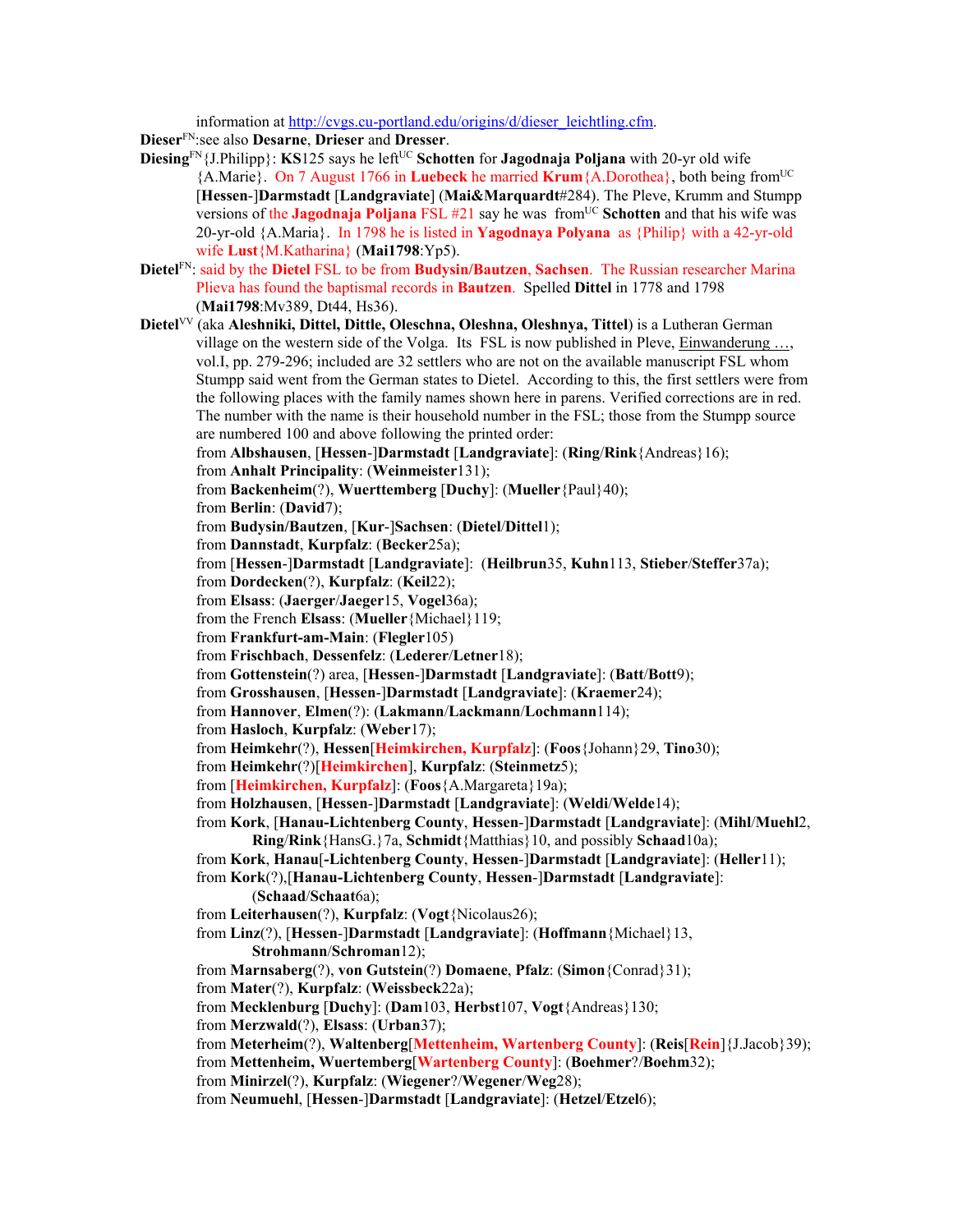from **Oberheim**, [**Hessen**-]**Darmstadt** [**Landgraviate**]: (**Kleemann**/**Kleimann**8);

from **Oslog**(?), **Kurpfalz**: (**Brauchbacher**/**Bruchbacher**{Jacob}9, {Wendel}20);

from **Peterheer**(?), **Frankfurt-am-Main** [**Imperial City**]: (**Busch**9a);

from **Petersberg**, **Kurpfalz**: (**Ordner**23);

from [**Kur**-]**Pfalz**: (**Bengel**101, **Detterer**104, **Kern**109, **Kindsvater**[from **Herxheim-am-Berg, Kurpfalz**]110, **Mueller**{Jacob}117, **Mueller**{Johann}118, **Ruff**124,

- **Schlag**/**Schlaeger**125, **Seibel**/**Seip**/**Seib**127, **Simon**{Gottfried}128, **Stahlmann**129);
- from **Rickling**, **Frankfurt-am-Main** [**Imperial City**]: (**Jordan**/**Erdan**21a);
- from **Rikon**(?), **Worms** [**Oberamt**], **Kurmainz**: (**Tomann**/**Domann**41);
- from **Runkel**, **Kurfalz**: (**Bangel**1a);
- from [**Kur**-]**Sachsen**: (**Gemnitz**106);
- from **Schlesien**: (**Bitsch**/**Pietsch**102);
- from **Schronsheim**(?), **Kurpfalz**: (**Trutwest/Tautfest**/**Thaufest**25);
- from **Silberhaus**, **Nassau**: (**Engelmann**/**Engelmanson**34);
- from **Soldinin**(?), **Elbin**(?): (**Koch**36);
- from **Strassburg**, **Elsass**: (**Grauberger**21);
- from **Trebur**, [**Hessen**-]**Darmstadt** [**Landgraviate**]: (**Kappell**33);
- from an unknown place: (**Pligner/Wigner**?121,**Schlickert**126);
- from **von Gutein**(?), **Baden**: (**Michel**{Wilhelm}38);
- from Grafschaft **Waltenberg**: (**Hoffmann**{Philipp}108, **Rein**{Jacob}123);
- from Grafschaft **Waltenberg**[**Mettenheim, Wartenberg County**]: (**Knobloch**111, **Reigel/Reichel**122, **Wirth**132);
	-
- from **Westhoffen, Elsass**: (**Stenzel**4 and possibly **Stirz**?4a);
- from **Wettersborn**(?), **Baden-Baden** [**Margraviate**]: (**Spreuer**/**Spreier**3);
- from **Worms**, **Kurpfalz**: (**Urich**/**Uhrig**3a);
- from **Wuerttemberg** [**Duchy**]: (**Kremrer**?112, **Meyer**/**Maier**115, **Michel**{H.Paul}116, **Pikert**120);
- from **Zenbar**(?), **Elsass**: (**Herger**/**Gerger**43 and possibly **Muck**?43a);
- from **Zenberg**(?), [**Hessen**-]**Darmstadt** [**Landgraviate**]: (**Lutz**/**Lutzi**42);
- from **Ziegenberg**, [**Hessen**-]**Darmstadt** [**Landgraviate**]: (**Wambold**/**Wamboldt**27).
- **Dietenan**: is 12 km NNW of **Tauberbischofsheim**. KS129 says it was near **Tauberbischofsheim** and home<sup>UC</sup> to **Funkner**{Kilian} who settled in **Warenburg** FSL (#33).
- Dieter/Dieder {J.Georg}: Danish records say this Lutheran left<sup>UC</sup> Hessen-Darmstadt Landgraviate, (but there is another record somewhere that says a **Dieter** {Georg} and wife from<sup>UC</sup> **Weinheim, Heidelberg Amt, Kurpfalz** wanted to immigrate to **Denmark**) arriving with wife and daughter at **Fridericia, Juetland Royal Province** in May 1760; by Dec. 1760 they were in Colony J1 "Friderichshoi", Hald Amt, leaving in April 1763, probably going to **Schilling** 1775 Census #22 (**EEE** p.379, for more detail see that).
- **Dieder/Dieter**{A.Sophia}: in **Luebeck** 4 June 1766 married **Schultz**{Christian} (**Mai&Marquardt**#73). **KS**157 has **Dieter.** Not found in any later source.
- **Dieter**FN: also see **Dider**.
- **Dieterich**: filed amonst **Dietrich**.
- **Dieterle**{Jakob} FN: said by both the 1816 **Neudorf** census (#64) and **KS**:245 to have come from **Freudenstadt**, **Freudenstadt** [**Amt**], **Wuerttemberg**. Using **FHL**#1,885,666-7, the **GCRA**  proved this origin. See their book for more.
- **Dieterle**{Michael}FN: said by **KS**:245 to have settled in **Neudorf**, but the **GCRA** proved he never was in **Neudorf**.
- **Dieterling/Dieterle** {Matthias}: Danish records say this Lutheran left<sup>UC</sup> **Maulbronn, Klosteramt, Wuerttemberg** arriving at **Schleswig city, Schleswig Royal Duchy** in May 1761; with wife and son he lived at #8 'Auf den Holm" in Colony G14 "Julianenebene", **Gottorf**; he died in 1763/64 and his widow married again in 1764 to **Herbach**{Johannes} who probably went to **Russia** (**EEE** p.380, for more detail see that). In 1798 the son {David} was listed in **Shcherbakovka** (**Mai1798**:Sv5).

**Dietersheim, Kurmainz**: is 2 miles S of **Bingen** town, and said by the **Dehler** FSL to be home<sup>UC</sup> to a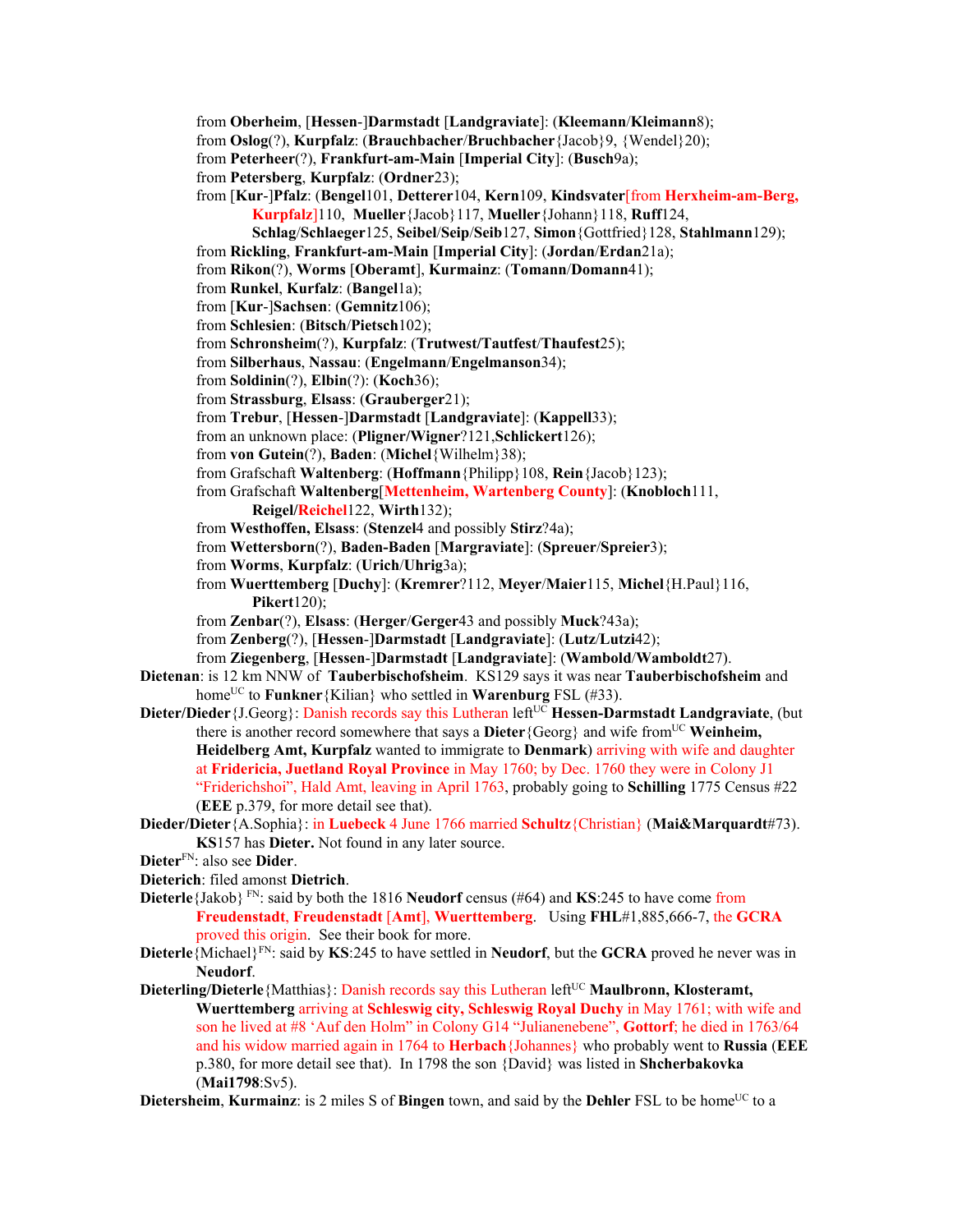**Gruenewald** family.

**Dieterskirchen**GL**, Oberphalz, Bavaria**: see **Deterskirchen**.

- **Dietesheim**GL**,** an unidentified place said by the **Roethling** FSL to be near **Steinheim-am-Main**: and to be home<sup>UC</sup> to a **Schalitz** family.
- **Dietesheim,** near **Steinheim-am-Main**: an unidentified place said by an early translation of the
- **Semenovka** FSL to be home<sup>UC</sup> to **Chalitz**{Anton} who married {K.Maria Teresia} (KS81). **Diether**FN: see **Dider**.
- **Diethorn**? $F_N$ : said (no locality mentioned) by the **Boregard** FSL to be from<sup>UC</sup> **Bamberg**, and the frau's maiden name was given as **Koenig** with a **Koenig** stepson living in the household. I could not find this family in the 1798 Volga censuses.
- **Dietigheim**: was 26 km SW of **Wuerzburg** city in the **Wuerzburg Bishopric** and said by the **Buedingen** ML to be the home<sup>UC</sup> of **Chalitz**{Anton} who on 27 June 1766 married **Busch**{K.Maria Teresia} (**Mai&Marquardt**#721). **KS**124 reported he was fromUC **Mettenheim** near **Worms**.
- **Dietlingen**, **Baden-Durlach** [**Margraviate**]: is 19 km SE of **Karlsruhe** city and was said by the **Straub** FSL to be home<sup>UC</sup> to a **Krinkel** family.
- **Dietmar** FN: see **Ditmer**.
- **Dietrich**<sup>FN</sup>: said by the **Belowescher Kolonien** FSL to be from<sup>UC</sup> Mainz (no locality mentioned) and a daughter married a **Schaefer** in **Oranienbaum**.
- **Dietrich**FN: listed by the **Bergdorf** 1816 census (**KS**:661, 245) without origin. Origin in **Muerrhardt**, **Backnag** [**Amt**], **Wuerttemberg** was proven by the **GCRA** using **FHL**(1,195,536). See their book for more details.
- **Dietrich**FN: said by the 1798 **Boregard** census to be the maiden name of frau **Schmidt**{PhilippW.}.
- **Dietrich**FN: a stepdaughter listed by the **Boregard** FSL in the **Richter** household.
- **Dietrich**FN: said by the 1798 **Dietel** census to be the maiden name of frau **Seip/Seib/Seibel** (**Mai1798**:Dt67).
- **Diederich/Dietrich**{August}: Lutheran husband of **Wolteriche**{Bostilla} and father of their daughter **Diederich**{Catarina Elisabet.} (**Mai&Marquardt**#1332). They arrived in Russia on 25 July 1766 when his origin was given as **Koenigsberg** and their surname was given as **Dietrich** (**Kulberg**2564). Not found in **T**. By September 1767 they had settled in **Frank** FSL #106 which said he was from<sup>UC</sup> **Koenigsberg**, **Prussia** and gave her forename as {Butila}.
- **Dietrich**FN said by the **Frank** FSL to be fromUC **Solms** [**Feinstein**?], **Freie Adelprovinz der alten Ritter**(?)**.**
- **Dietrich**FN{A.Eleonora}: married in **Luebeck** 9 June1766 **Ludowig**{G.Christian} (**Mai&Marquardt**#206). Not found in **T**. By 23 July 1767 {J.Christian & A.Eleonora} had settled at **Katharinenstadt** FSL #17. Not found in **T** or in **Mai1798**.
- **Dietrich**<sup>FN</sup>: said by the **Katharinenstadt** FSL to be from<sup>UC</sup> **Versen**(?), **Duenburg**.
- **Dietrich**<sup>FN</sup>: said by the **Koehler** FSL to be from<sup>UC</sup> **Fulda** (no locality given), and his frau's maiden name was given as **Preler** (no origin given). According to the **Buedingen** ML this **Diedrichs** man fromUC **Grosslueder** in the area of **Fulda** married in 1766 a **Breler** woman fromUC **Salzschlirff** (**Mai&Marquardt**#588).
- **Dietrich/Diedrichs/Dietrichs**FN{Peter}: fromUC **Grosslueder** married **Breler**{A.Maria} in **Buedingen** 25 April 1766 (**Mai&Marquardt**#588). **KS**125 had **Dietrichs** and **Grossenlueder**. On 29 August 1766 they arrived in **Russia**, he being said to have come fromUC **Fulda** [**Bishopric**] (**Kulberg**3798). Not found in **T**. By August 1767 they had settled in **Koehler** FSL #37 which said that he was fromUC **Fulda** [**Bishopric**] and that her maiden surname was **Preler**.
- **Dietrich**{Lorenz+w}: **Kulberg**73 said they were from **Franken** and went to **Saratov** to settle. I did not find them in **T** or in any published FSL.
- **Dietrich**FN: said by the **Messer** 1798 census to be the maiden name of frau **Hargenhein** (**Mai1798**:Ms36).
- **Dietrich** FN: listed in the **Paulskaya** FSL with a **Hillegbich**? orphan girl in the household. Kuhlberg said they were from<sup>UC</sup> **Runkel**.
- **Dietrich/Tartratcher/Trautrich**FN{A.Catharina}: according to a **Luebeck** ML this woman married 15 July 1766 **Held**{Herman} (**Mai&Marquardt**#179 & **KS**134). {Anna} and {Hermann} arrived in **Russia** 12 Sept 1766 (**Kulberg**5371). Not found in **T**. By 17 Aug 1767 they had settled at Philippsfeld FSL #42. By 1798 he, and maybe she, was in **Philippsfeld** (**Mai1798**:Pp8) which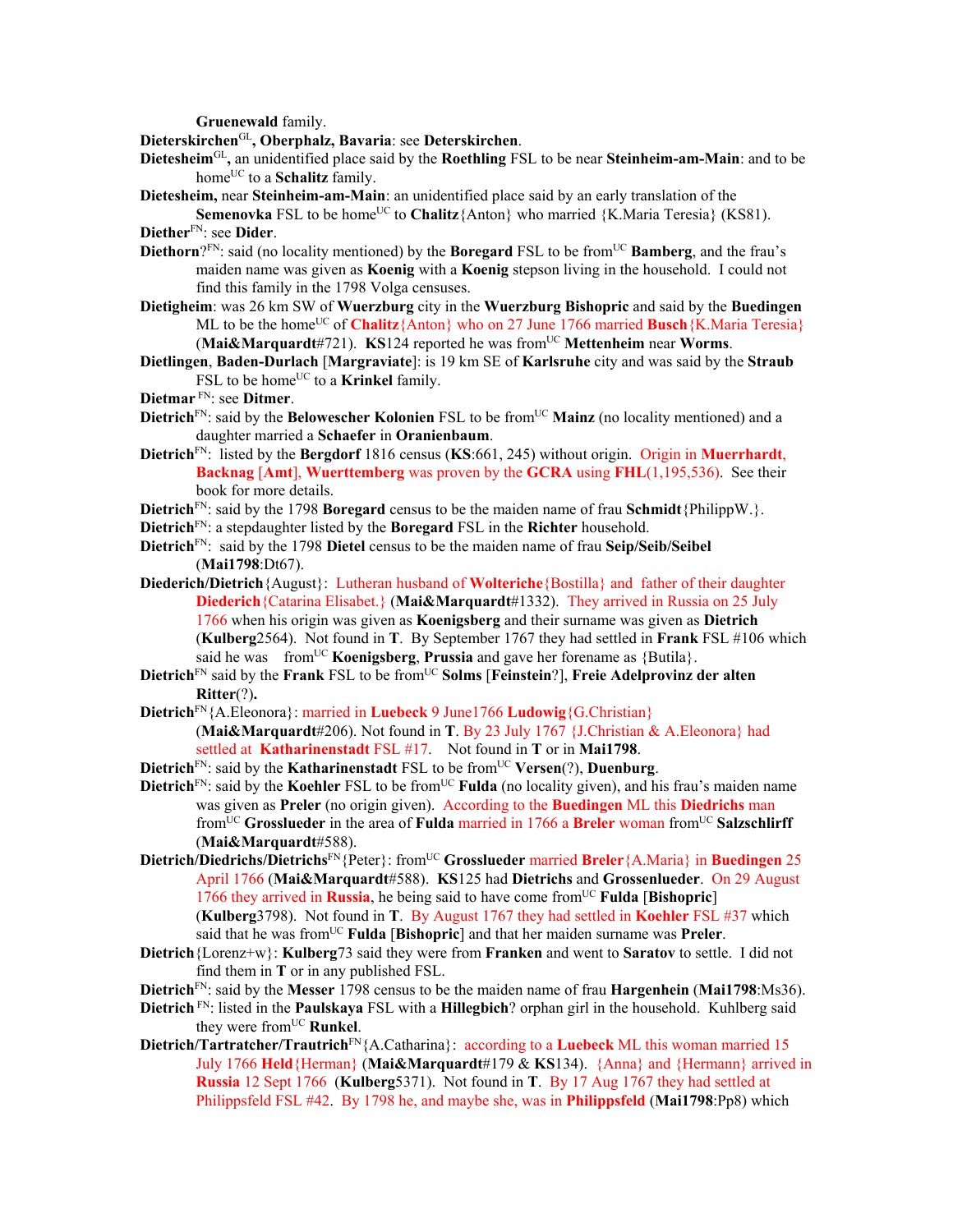seems to give her maiden name as **Trautrich** and **Tartraycher**.

**Dietrich**<sup>FN</sup>: said by the **Preuss** FSL to be from<sup>UC</sup> **Dreschendorf, Bamber.** 

- **Dietrich/Dietrick**{Elisabeth}: **KS**125 says in 1765 she went to **Rosslau**. **KS**148: says she married **Pommer**{Johann} in **Rosslau**. On 18 June 1766 she did marry **Pommer**{Johann} in **Rosslau** (**Mai&Marquardt**#1020). {Johann} and wife {Theresa} arrived in **Russia** 12 Sept 1766, he said to be fromUC **Boehmen** (**Kulberg**6143). Later in 1766 {Johannes and Theresa} took transport in **Oranienbaum** for the **Volga** (**T**3597-3598**)**. In the **Rohlander** FSL #50 Pommer's wife's given name is listed as {Maria Theresa} and in 1798 her maiden name is listed as **Dietrick** {Theresa} (**Mai1798**:Rl24)
- **Dietrich**{Nicholaus}: listed in the 1798 **Seelmann** census (Sm10) but I could not find him in any FSL.
- **Dietrich** FN: said by the **Stahl-am-Tarlyk** FSL to be from<sup>UC</sup> **Elmshorn**, **Holstein** [Duchy] with **Mueller**{Johann} step-children in the household.
- **Dietrich**{Georg's daughter}: **KS**126 says she left from<sup>UC</sup> **Buedingen** town. I found no other reference to her.
- **Dietrich** $\{J\}$ . **Heinrich** $\}$ : **KS**126 says he married in<sup>UC</sup> **Buedingen**. I found no other reference to him.
- **Dietrich**{Caspar}: **KS**126 says he with wife and 4 children left<sup>UC</sup> **Lohrhaupten** near **Gelhausen** for **Russia**; I have found further reference to them.
- **Dietrich** {J.Adam}: **KS**126 says he left<sup>UC</sup> **Lohrhaupten** near **Gelhausen** for Russia. I have found further reference to him.
- **Dietrich**{no given name}: **KS**125 says he left<sup>UC</sup> Streitberg near Gelhausen heading for Russia. I have found no other mention of a **Dietrich** having left **Streitberg** for **Russia**.
- **Dietrich**FN: also see **Dider**.
- **Dietrichs**: see **Dietrich**.
- **Dietrick**FN: also see **Dietrich**.
- **Dietz**FN: listed in the **Bergdorf** census (**KS**:664, 463) with no origin. The **GCRA** proved his father's origin in **Neuenstein**, **Oehringen** [**Amt**], **Wuerttemberg**; see their book for detail. Also spelled **Tietz**.
- **Dietz**<sup>FN</sup>: said by the **Dobrinka** FSL to be from<sup>UC</sup> **Kiel, Holstein**.
- **Dietz**<sup>FN</sup>: said by the **Enders** FSL to be from<sup>UC</sup> **Prenzlau**, **Brandenburg**.
- Dietz<sup>FN</sup>{Balthasar}: said by the **Huck** FSL to be from<sup>UC</sup> **Isenburg** (no locality mentioned).
- Dietz<sup>FN</sup>{Ludwig}: **KS**125 says he, his wife and son left<sup>UC</sup> **Eichelsdorf** near **Nidda** for **Jagodnaja Poljana**. Said by the Pleve version of the **Jagodnaja Poljana** FSL (#75) to be fromUC **Nidda** and by the Kromm version to be fromUC **Eichelsdorf, Nidda**. His widow is listed in **Mai1798**:Yp60. Go to http://www.russia-colonists.eu/namen-Dateien/FAMDe.htm for a bit more information
- **Dietz**FN: using **FHL**#771,551, the **GCRA** proved this the maiden name of frau **Martel** (**Kassel** 1816 census #2), and proved her origin in **Keffenach**, **Sulz** [**Amt**], **Elsass**. See their book for more.
- **Dietz**<sup>FN</sup>{A.Maria}: the **Buedingen** ML says she was from<sup>UC</sup> the **Lauterbach** area and on 28 May 1766 married **Mack**{J.Melchior} (**Mai&Marquardt**#670 & **KS**144). Not found in **Kulberg** or in **T**. By 18 Aug 1767 they with an infant daughter had settled at **Kraft** FSL #3.
- **Dietz**<sup>FN</sup>: said (no locality mentioned) by the **Kutter** FSL to be from<sup>UC</sup> **Isenburg**.
- **Dietz**FN: said by the **Leitsinger** FSL to be fromUC **Burgkunstadt**, **Bamberg** [**Bishopric**].
- **Dietz**<sup>FN</sup>: said by the **Mueller** FSL to be from<sup>UC</sup> **Alsfeld**. In 1798 this family name is rendered as **Dies** (**Mai1798**: Ml15).
- **Dietz**FN: said by the Pleve version of the **Norka** FSL to a step-daughter in the **Milling** household.
- **Dietz**{G.David}<sup>FN</sup>: **Brent Mai** proved (using what sources?) that he was married to [Angelika} and that they moved to **Julianenebene**, **Denmark**, prior to moving on to **Shcherbakovka** FSL (#5). That FSL said they were from<sup>UC</sup> Erbach (no locality mentioned). For 1796 and 1798 see **Mai1798**:Mv2787, 2792, Sp25 and Kr25 where the wife's maiden name was given as **Ipohoefer**. For a bit more information go to http://cvgs.cu-portland.edu/origins/d/dietz\_kratzke.cfm.
- **Dietz**<sup>FN</sup>: said by the **Walter** FSL to be from<sup>UC</sup> **Zehlenroth/Zehlroth/Gemrot, Hesse-Darmstadt County.** These Dietz familes have been confirmed in parish records by the **Walter Research Project** to be from **Sellnrod, Hesse**.
- **Dietz/Deitz/Dies**{Peter}: On 11 March 1766 the marriage of **Dies**{Peter} to **Reuss**{A.Maria} is recorded in **Buedingen** (**Mai&Marquardt**#416). **KS**125 agrees with the wife's name and says that **Dietz**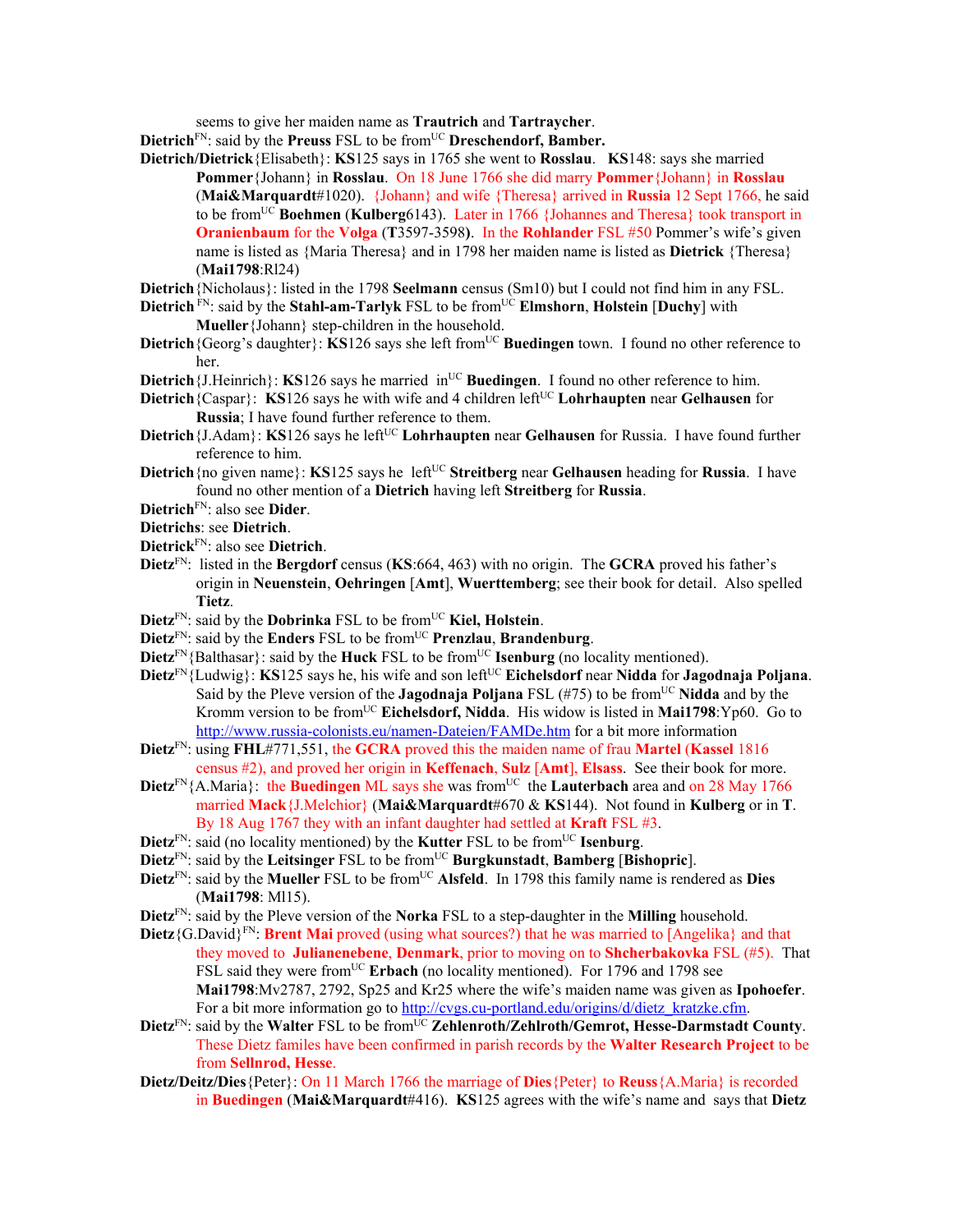left<sup>UC</sup> Niederaulau near Hersfeld for **Jagodnaja Poljana**, and that the name may have been spelled **Deitz**. Not found in any later source.

- **Tietz**{A.Eliesabet.}: married **Lufft**{Stephan} 8 July 1766 in **Luebeck**, both fromUC [**Hessen-**]**Darmstadt**  [**Landgraviate**] (**Mai&Marquardt**#254). On 29 Aug 1766 **Luft** and {Elisabeth}, no children, arrived in **Russia** (**Kulberg**3717). Later in 1766 these **Lufft**s in **Oranienbaum** took transport for the **Volga** (**T**6944-6945). Found in no later source.
- **Dietz**FN: this family name was found recorded in **Schotten** parish records for many generations prior to 1767; see **Flegel** trip.
- **Dietz**FN: also see **Dietzel**.
- **Dietz1**RN: History of the Volga German Colonists written by Dietz $\{Jacob E\}$  in 1914-1917, published by AHSGR in 2005.
- **Dietze/Ditze**<sup>FN</sup>: said by the **Kamenka** FSL to be from<sup>UC</sup> Alzey.
- **Dietzel**FN: **Bonner** proved this woman from **Duedelsheim**GL, **Isenburg-Buedingen** [**County**] **Eurich**{Adam} there before moving on with one child to **Balzer**.
- **Dietzel**<sup>FN</sup>: said by the **Paulskaya** FSL to be from<sup>UC</sup> **Fell**. In 1798 the family name was spelled **Dietz** (**Mai1798**:Pl27,Mv2234).
- **Dietzel**FN: said by the **Rosenheim** FSL to be from<sup>UC</sup> **Poiland**?. For 1798 see **Mai1798**:Rm14(where the wife's maiden name is given as **Schneider**} and 47.
- Dietzen<sup>GL</sup>: said by the Shcherbakovka FSL to be home<sup>UC</sup> to the Berkl family. I found two Dietzens: one in **Austria** 57 km SE of **Graz** city, the other then in the lands of **Kempten Imperial Abbey**, 12 km SW of **Kempten** town.
- **Diez**FN: this family name was found recorded in **Schlitz** marriage records 1762-1767; see **Flegel** trip.
- **Digouste**(?)<sup>GL</sup>: an unknown place said by the **Holstein** FSL to be home<sup>UC</sup> to a **Asmus** family.
- $Dijon<sup>GL</sup>$ , **Burgund**[**y**]: said in a note in the **Katharinenstadt** FSL to be home<sup>UC</sup> to a **Gloo** family.
- Dikeng?<sup>FN</sup>: said by the **Kamenka** FSL to be from<sup>UC</sup> Muenster. Rosemary Larsen found his official travel papers in the AHSGR archives and has posted them posted at http://archiver.rootsweb.ancestry.com/th/read/ger-volga/2004-01/1073250758 which show among much else that this man left **Flanders** for Russia in late 1763 or early 1764 and traveled with the family name spelled **Duquesne**. He arrived in **Saratov** on or just before 11 April 1764. She found that the family name was spelled **Dick** in the 1775 and **Dikuen** in the 1798 censuses, later **Tikwens** and finally **Dickwenst** in Kansas.
- **Dikuen**FN: see **Duquesne**.
- **Dilesin**FN: said by the 1798 **Bauer** census to be the maiden name of frau **Blumenschein** (**Mai1798**:Br12).
- **Dill**{Heinrich}: **KS**125 says he left **Saal** near **Kelheim** for **Russia**. I have found no further reference to him.
- **Dill**FN: this family name was found recorded in 1700s **Berstadt** parish records; see **Flegel** trip.
- **Dillenburg**GL, **Hesse,** is some 46 miles NNW of **Frankfurt-am-Main** and in the 1760's apparently was the seat of one of the Dukes of **Nassau**.
- **Dillie**FN: see **Tikhin?**
- **Dillkreis**GL**:** is a district (i.e. kreis) in Hesse, on the river Dill, near the towns of **Dillenburg** and **Herborn**.
- **Dillman** {Wilhelmina and Rosina}<sup>FN</sup>: two sisters on their own listed in the 1772 **Pobochnaya** first settlers' list (pb30) with no origin mentioned; as yet not found in **Mai1798**.
- **Dillman/Thielmann**{ J.Balthasar/Baltasar }: and his **Wilg** wife {A.Maria}- their son {J.Adam}was baptized 7 July 1766 in **Luebec**k (**Mai&Marquardt**#1306). Lutheran **Thielmann**, wife {Anna} and 4 children arrived in **Russia** 12 Sept 1766, he said to be from<sup>UC</sup> Schoenberg (**Kulberg**5369). Not found in **T** or in any FSL. **Kind** has no existing FSL, but in 1771, {Baltasar} with wife and daughter moved from **Kind** to **Schaffhausen** (**Mai1798**:Mv1269).
- **Dillman**FN: this family name was found recorded in **Schotten** parish records for many generations prior to 1767; see **Flegel** trip.
- **Dillman**FN: also see **Dillmann** and **Thilemann**.
- **Dillmann**<sup>FN</sup>: said by the **Mariental** FSL to be from<sup>UC</sup> **Wuerzburg** (no locality indicated). A **Rosslau** ML said this **Dittmann** man married a **Klewitz** woman in 1765 (**Mai&Marquardt**:864).
- **Dillmann**FN: also see **Dillman** and **Thilemann**.

**Dillstein**GL, **Weissenstein parish, Baden**: an unidentified place, said by **Curt Renz** to be home to a **Keck**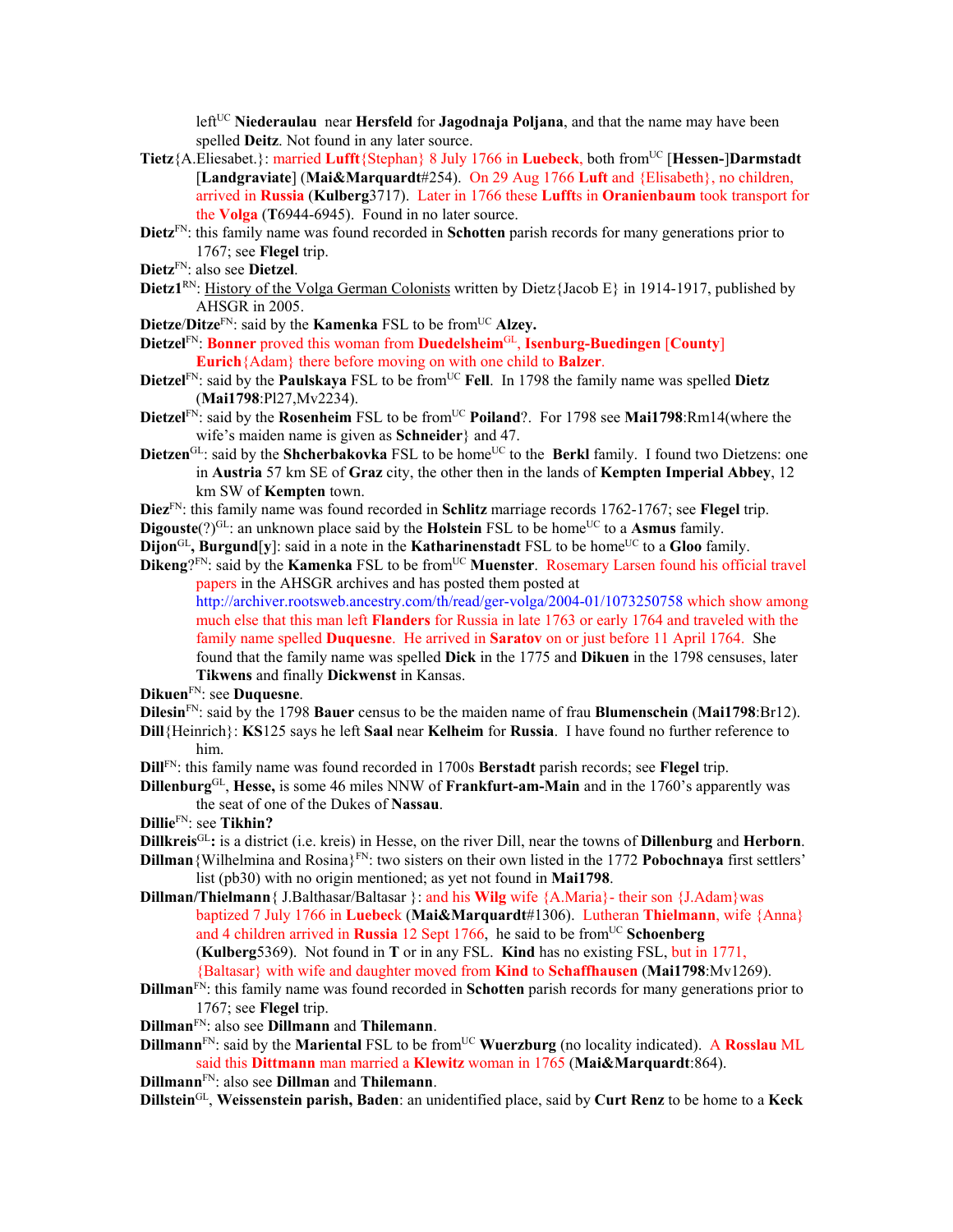family that went to **Gueldendorf**, **Odessa**.

- **Dillweissenstein**GL**, Baden-Wuerttemberg**: is just 1.5 miles SSW of **Pforzheim, Baden Wuerttemberg**, and is the modern name for **Dillstein**, **Weissenstein parish, Baden**., per **Curt Renz**.
- **Dim/Demm/Dumm**FN{G.Ludwig}: **KS**125 says he married **Hiebler**{A.Maria} in 1765 in **Rosslau**. He did marry her on 20 May 1766 in **Rosslau** (**Mai&Marquardt**#979). Not found in **Kulberg** or in **T**.. They are listed in the **Brabender** FSL #103 as **Demm**{Ludwig and A.Maria}, he said to be fromUC **Ludwigsburg**, **Wuerttemberg**. In 1788 she may have run away, her name being recorded as **Dumm**{Mariana}? (**Mai1798**:Mv345). In 1798 he was still in **Brabender** listed as **Dim**{Ludwig} with a new younger wife (**Mai1798**:Bn42).
- **Din** FN: this twice widowed woman was listed by both the 1816 **Neudorf** census (#13) and **KS**:246 without origin. However, using **FHL**#1,659,452, the **GCRA** proved her maiden name was **Theobald** and her origin was in **Neuenkirchen**, **Kusel** [**Amt**], **Rheinpfalz**. Her first husband's family name was **Derheim**. See the **GCRA** book for more.
- **Dincklacker** {widow A.Catharina nee? **Binglatters** }: Danish records say she left<sup>UC</sup> **Baden-Durlach Margraviate** arriving in **Flensburg, Schleswig Royal Duchy** in June 1762; she with her son may have lived in **Flensburg** Amt leaving in 1763 probably going to **Russia** (**EEE** p.380, for more detail see that). She apparently is listed in the **Messer** FSL #24 as the wife of

**Hammel**{Friedrich} and her likely son **Dinkelacker**{Jacob} is listed there at #24a as his stepson. **Dindelsbuehl**<sup>GL</sup>: said by the **Graf** FSL to be home<sup>UC</sup> to a **Metzinger** family.

**Dingel**FN: see **Bengel**.

- **Dingen**<sup>GL</sup>: an unidentified place said by the **Belowescher Kolonien** FSL to be home<sup>UC</sup> to **Krell/Kroell** and Weisner families. Said by Kuhlberg to be home<sup>UC</sup> to the **Scheidt**? or **Schendt**? {Nicolaus} and **Beier**{Michael} families of **Rosenheim**.This could be the village just N of **Bremerhaven**, or, more likely I think, could be the **Thuengen Barony**.
- **Dinger**FN: said by the 1798 **Pfeifer** census to be the maiden name of **Heil'**s wife (**Mai1798**:Pf05).
- **Dinges**FN: said by the 1798 **Dehler** census to be the maiden name of frau **Becker**{Peter} (**Mai1798**:Dl16, Ps89).
- **Dinges**<sup>FN</sup>: said by the **Moor** FSL to be from<sup>UC</sup> **Isenburg** (no locality mentioned). ). In 1798 the wife's maiden name was given as **Scharch** (**Mai1798**:Mo02).
- **Dinges**<sup>FN</sup>: said by the **Norka** FSL to be from<sup>UC</sup> **Isenburg** (no locality mentioned). The 1798 **Norka** census gives the maiden name the wife as **Kern** (**Mai1798**:Nr181; also see Bg3).
- **Dinges** {Anton): the Recruiter Beauregard list (Lk108) said he was from<sup>UC</sup> Wernborn. In 1798 he was, with no indication he had been in any other colony, in **Wittmann** (**Mai1798**:Wm38 and 37) and so may have been among the **Wittmann** first settlers.
- **Dink**<sup>FN</sup>: said by the Leitsinger FSL to be from<sup>UC</sup> Lange?, **Kurtrier**. I could not find this family in the 1798 Volga censuses. Pleve indicated that **Dinkel** was a spelling used for this family in 1798, but I have found no support for that statement.
- **Dink**?<sup>FN</sup>: said by the **Preuss** FSL to be from<sup>UC</sup> **Epperbrum, Kurpfalz.**
- **Dinkel**FN: said by the **Dinkel** FSL to be fromUC **Sassenreuth**(?)**, Bayreuth**.
- **Dinkel**FN: said by the **Herzog** FSL to be from<sup>UC</sup> **Mannheim, Kurpfalz**.
- **Dinkel**<sup>FN</sup>: said by the **Mariental** FSL to be from<sup>UC</sup> **Wittlich, Kurtrier**.
- **Dinkel**FN: said by the **Pfeiffer** FSL to be from<sup>UC</sup> **Posda**?, **Schweiz**.
- **Dinkel**FN: also see **Dink**.
- **Dinkel**VV: (aka **Oberholstein, Tarlykovka, Tarlykowka**) is a Lutheran German village on the eastern side of the Volga. Its FSL is now published in Pleve, Einwanderung …, vol.I, pp. 297-311. According to this, the first settlers were from the following places with the family names shown here in parens. Verified corrections are in red. The number with the name is their household number in the FSL:
	- from **Anhalt-Koethen**: (**Rudolf**52);
	- from **Anhalt-Zerbst**: (**Bossel**44);
	- from **Begant**(?), **Mecklenburg-Schwerin**: (**Mainz**3, and possibly **Kraemer**3a);
	- from **Benzklin**(?), **Mecklenburg**: (**Neumann**41);
	- from **Bulwitz**(?), **Schweden**: (**Hartmann**37 and possibly **Els**?37a and **Sander**37b);
	- from **Dessau, Anhalt**: (**Mueller**50);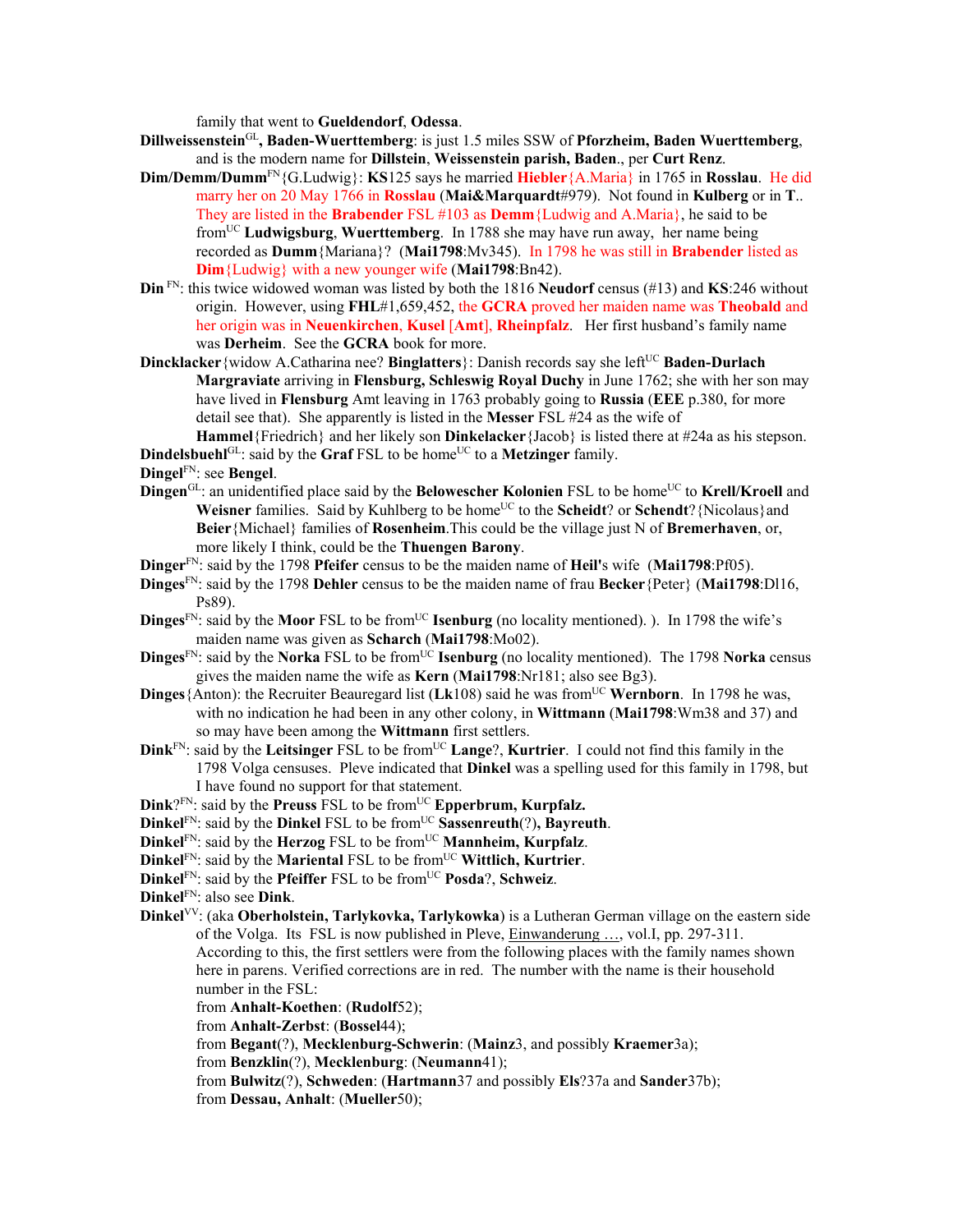from **Dinkelscherben, Schwaben**: (**Ertel**10 and possibly **Mueller**10a); from **Dresden, Sachsen**: (**Hemerling**?48); from **Eichelwir**(?), **Holstein**: (**Neff**28); from **Erfurt**: (**Seingold**?54); from **Gaden**(?), **Holstein**: (**Dohs**?49); from **Ginschte**(?), **Holstein**: (**Hansen**30); from **Glueckstadt, Holstein**: (**Stallmann**7 and possibly **Appel**7a); from **Goerlitz, Sachsen**: (**Forster**45); from **Guestrow, Mecklenburg**: (**Heinrich**31); from **Holmdrup, Daenemark**: (**Friedrichsen**26); from **Holstein**: (**Nicolausen**14a); from **Holstein** via **Petersburg, Russia**: (**Elenberger**55); from **Kabbel, Daenemark**: (**Hensel**32); from **Kiel, Holstein**: (**Gromann**35, **Weissbrot**23); from **Kilrastof**(?), **Holstein**: (**Arp**29 and perhaps **Benedikt**29a); from **Klinstadt**(?), **Holstein**: (**Heckster**?33, **Stephan**36); from **Klosten**(?), **Holstein**: (**Christopher**25); from **Klostob**(?), **Holstein**: (**Boell**21, **Heinrich**20); from **Kopenhagen, Daenemark**: (**Christian**16); from **Lebbin, Brandenburg**: (**Reinhard**34); from **Loumburg, Brandenburg**: (**Lippmann**12); from **Lueneburg**: (**Hollbeck**?47 and perhaps **Elers**?47a); from **Lueneburg-Stadt**: (**Schubach**18); from **Neubruck, Holstein**: (**Kleber**8); from **Neukirch, Sachsen**: (**Kisling**?53); from **Neulinzer**(?), **Holstein**: (**Stecker**?19); from **Nienbrock**(?), **Daenmark**: (**Kleber**2); from **Osen, Daenmark**: (**Friedrichsen**14); from **Palyusel**(?), **Daenmark**: (**Heinrich**6); from **Plopdorf**(?), (**Rebensdorf**24); from **Probate**(?), **Holstein**: (**Muss**13); from **Rieben, Brandenburg**: (**Lamp**46); from **Rosswein, Sachsen**: (**Otto**38); from **Sassenreuth**(?)**, Bayreuth**: (**Dinkel**1); from **Scherbeck**(?), **Holstein**: (**Cromberg**15 and possibly **Mueller**15a); from **Schoenberg**(?), **Mecklenburg**: (**Seedorf**42, **Weller**43); from **Stade, Wettraus**(?): (**Gerlach**51); from **Stubben, Holstein**: (**Goethe**17); from **Tauban**(?), **Holstein**: (**Andersen**4 and possibly **Rau**4a); from **Weisel**(?), **Sachsen**: (**Walter**56); from **Wesin**(?), **Baden-Durlach**: (**Ries**39, 40); from **Weske**(?), **Wuerttemberg**: (**Zern**?5); from **Wolfhagen, Hessen-Kassel**: (**Walter**11); from **Wolfsheim, Frankreich**: (**Raab**27); from **Ziedor**(?), **Holstein**: (**Wulf**22); from **Ziegenberg, Darmstadt**: (**Gries**9 and possibly **Kraemer**9a). **Dinkelacker**<sup>FN</sup>{Jacob}: said by the **Messer** FSL #24a to be from<sup>UC</sup> **Durlach** (no locality mentioned). In

1798 the family name was spelled **Dinkelaker** (**Mai1798**:Ms52). For his mother see **Dincklacker**.

**Dinkelaker**FN: see **Dinkelacker**.

**Dinkelsbuehl/Denkelsbuehl**<sup>GS</sup>: was an independent Imperial City in the **Schwaben** area of what is now **Bavaria**, some 103 miles SE of **Frankfurt-am-Main**. Said (no locality mentioned) by the **Jost** FSL to be home<sup>UC</sup> to a **Weigel** family. Said by the **Kamenka** FSL to be home<sup>UC</sup> to a **Benerberger/Bennerberger** family. Said by the **Laub** FSL #49 to be home<sup>UC</sup> to a **Trap** family.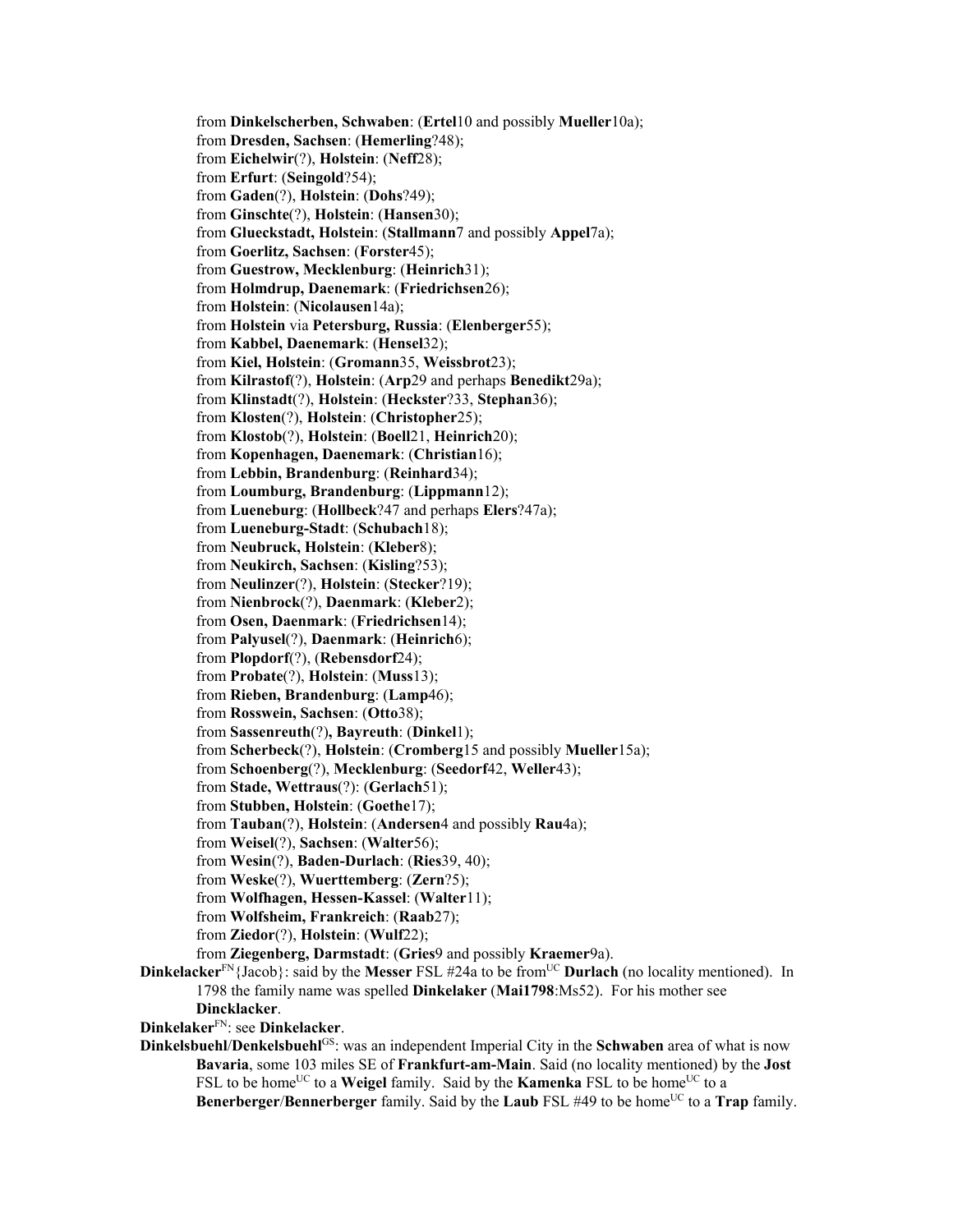Said by the **Mariental** FSL to be home<sup>UC</sup> to a **Scheuermann** family. Also see **Dindelsbuehl**, **Duenkelsbuehl** and **Dunkelspuehl, Schwaben**.

- **Dinkelsbuehl, Bavaria**: said by **KS**161 to be home<sup>UC</sup> to **Trap**{J.Michael} **Mai&Marquardt**#792). This Imperial city was not then a part of **Bavaria**, it was so when Stumpp was alive.
- **Dinkelsbuehl, Schwaben**: said by by **Laub** FSL #49 to be home<sup>UC</sup> to  $\text{Trap}\{J.Michael\}$ 
	- **Mai&Marquardt**#792). This was the Imperial City.

**Duemler** {Christoph}: from<sup>UC</sup> **Gleiszenberg**, **Ansbach**, witness at the wedding of

- **Lenszner**{Kuniguinde}5 May 1766 in **Wohrd** (**Mai&Marquardt**#792).
- **Dinkelscherben**GL**, Schwaben**: is some 13 miles W of **Augsburg, Bavaria**, said by the **Dinkel** FSL to be home<sup>UC</sup> to **Ertel** and possibly **Mueller** families.
- **Dior**FN: see **Derr**.
- **Dipener**?FN: said by the **Preuss** FSL to be from<sup>UC</sup> Geddernheim, Kurmainz.
- **Dipolt**?FN{Johannes}: see **Dippolt**{Jacob}.
- **Dippel**<sup>FN</sup>{J.Heinrch}: **KS**125 says he left<sup>UC</sup> Duedelsheim near Buedingen. The Belowescher Kolonien FSL said he came from<sup>UC</sup> **Isenburg** (no locality mentioned).
- **Dippel**FN{Konrad} : **KS**125 said he and his wife left<sup>UC</sup> Schotten near Buedingen for Jagodnaja Poljana. Said by the Pleve, Krumm and Stumpp(jp30) versions of the **Jagodnaja Poljana** FSL to be fromUC **Schotten**. His widow is still there in 1798 (**Mai1798**:Yp47).
- **Dippel<sup>FN</sup>: said by the Pfeiffer FSL to be from<sup>UC</sup> Neustadt, Wuerzburg. Later spelled <b>Tippel** (**Mai1798**:Se52).
- **Dippolt/Dippoldt**FN{Balthasar Jacob}: **KS**125 says he married **Luecklein**{Elisabeth} in **Rosslau** in 1765. He did marry her there on 29 June 1766 (**Mai&Marquardt**#1036). I did not find them in anylater source.
- **Dippolt**FN{Jacob}:**KS**125 says he married **Schaeffer**{Margarete} in **Rosslau**. . **KS**153 says it was 1765. On 28 June 1766 he did marry her in **Rosslau** (**Mai&Marquardt**#1034). There is a **Dipolt**? {Johannes and Magdalena} in the **Lauwe** FSL #10 said to be from<sup>UC</sup> Ravensburg?, **Schwaben – [this might be the same couple?].** I could not find them in the 1798 censuses. **Dir**FN: see **Doerr**.
- 
- **Dirilion**FN: see **Derillion**.
- **Dirillion**?GL, see **Derillion**.
- **Diringer**FN: see **Doering** and **Tiring**.
- **Dirkheim**<sup>GL</sup>, **Kurpfalz**: an unidentified place said by the **Seewald** FSL to be home<sup>UC</sup> to a **Kres**? family and maybe [sic] to an **Appelhanz** family as well. Said by the **Volmer** FSL to be home to a **Volmar/Vollmer** family. Later spelled **Volmer**. This could be **Bad-Duerkheim** or **Dorn-Duerkheim** both in **Rhineland-Palatinate**, 12 miles WSW of **Mannheim** city and 16 miles S of **Mainz** city, respectively.
- **Dirkmeyer**{M.Anna}: **KS**125 lists her and says see **Stengel**. But see **Birckmeyer**{M.Anna}.
- **Dirlammen**GL: see **Thiriam**, **Thirrlamm**, and **Thirrlammen**.
- **Dirlau**<sup>FN</sup>[J.Heinrich}: **KS**126 says h left<sup>UC</sup> **Vadenrod** near **Alsfeld**. Said by the **Ernestinendorf** FSL to be from<sup>UC</sup> Vadenrod, [Hessen-Darmstadt Landgraviate]. For 1798 see **Mai1798**:Bb6, 10.
- **Dirlau(-am)**{Johann}: **KS**125 says he left<sup>UC</sup> **Hopfgarten** near **Alsfeld** with wife and 5 children. I did not find them in any published FSL or in **Mai1798**.
- **Dirmstein**<sup>GL</sup>, 7.4 miles SW of **Worms.** Said by the **Rothammel** FSL to be home<sup>UC</sup> to a **Weigand** family and maybe an **Ingetron/Ingethron** family as well. Said by the **Seewald** FSL to be the home<sup>UC</sup> of **Ingetron/Ingethron, Keller, Seewald/Sewald,** and **Seitz** families.
- **Dirn**?FN: said by the **Orlovskaya** FSL to be a step-son living with the **Neumann** family which would indicate that frau **Neumann** was previously frau Dirn?. The family name was spelled **Thorn** in 1798 (**Mai1798**:Ka50).
- **Dirol**<sup>FN</sup>: this widow is listed in the **Doenhof** FSL but no place of origin is given for her.
- **Dirschau Amt**GL: a district administrative center some 10.5 miles WNW of **Marienburg**.
- **Discher**{Johannes}: **KS**125 says he left<sup>UC</sup> **Huelsa** near **Fritzlar**. I did not find him in any later source. This may be the same man as the next entry.
- **Discher**{Johann}: **KS**125 says he married **Koch**{M.Agnesa} in 1765 in **Luebeck**. He did marry her there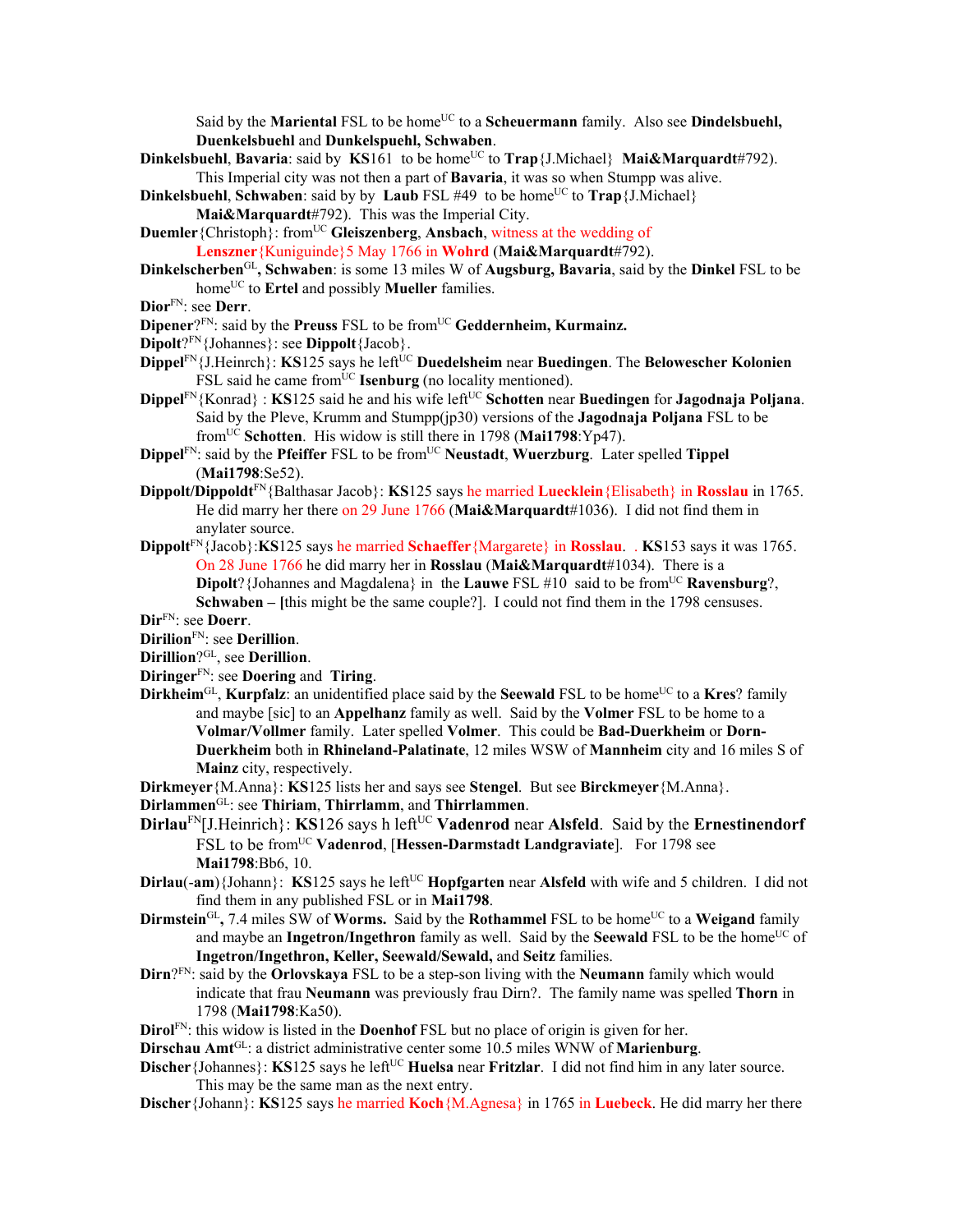on 1 July 1766 (**Mai&Marquardt**#170). I did not find them in any later source.

- **Distler**FN{Catharina/Katharina}: listed in **KS**125. **KS**136 says her name was {Katharina}. This daughter of {Hanns} of **Gaustadt**, in **Woehrd** ML on 25 April 1766 married **Huck**{Jacob}, both Catholic (**Mai&Marquardt**#776). On 14 Sept 1766 this couple with one young daughter arrived in **Russia**, he said to be from **Hungary** (**Kulberg**5624). Later in 1766 this couple took transport in **Oranienbaum** for the **Volga**, during which trip the wife died (**T**6652-6653). By 19 Aug 1767, with a new young wife he had settled at **Brabander** FSL#58, he said to be from **Kenzingen**?, **Britzgau**?.
- **Diti**? {Friedrich}<sup>FN</sup>: He is listed in **Rosenheim** in 1798 (Rm48) but I cannot find him in any FSL **Ditman**FN: see **Dickmann** and **Dittman**.
- **Ditmar**FN: see **Ditmer**.
- **Ditmer/Dittmar/Dietmar**FN{J.Jakob}: Danish records say this Lutheran from **Ladenburg, Kurpfalz** arrived at **Fridericia, Juetland Royal Province** in Oct. 1759; he, with wife and 2 children lived in Colony J2 "Friderichsheede", Silkeborg Amt, last being registered in **Denmark** in April 1763 (**EEE** p.381, for more detail see that). **Gerhard Lang** proved that Jakob was born 1708 in **Maienstockheim** and married his first wife, **Pries**{M.Barbara} in 1733 in **Seckenheim**.She died in **Ladenburg** . Jakob 2nd married **Ritter**{A.Maria} who was born 1716 in **Ladenburg**. They then moved to **Jutland** from whence the moved to **Balzer** FSL (#12), which FSL said they were fromUC **Ansbach** [**Margraviate**] (no locality mentioned). Spelled **Dittmer** in 1798

(**Mai1798**:Bz36). For a bit more information go to Colonists on the Volga from Denmark.

**Ditmolt**(?)<sup>GL</sup>, was an unidentified locality which according to the **Frank** FSL was in the state of **Hannover** and was home<sup>UC</sup> to a **Weiss** family. This probably was **Detmold** seat of the **Lippe Principality**.

- **Ditrich**<sup>FN</sup>: said by the **Ober-Monjou** FSL to be from<sup>UC</sup> **Umkirchen**?.
- **Dittel**FN: see **Dietel**.
- **Dittel**<sup>VV</sup>: is a variant spelling of **Dietel**<sup>VV</sup>.
- **Dittenber**FN: said by the 1798 **Balzer** census to be the maiden name of the then frau **Kleinfelder** (**Mai1798**:St38).
- **Dittenber**FN: also see **Dittenber**.

**Dittenbier**<sup>FN</sup>: said by the **Kukkus** FSL to be from<sup>UC</sup> **Tanhalzen**(?), **Braunfels**.

- **Dittenbier**<sup>FN</sup>: said by the **Warenburg** FSL to be from<sup>UC</sup> **Offenbach**, **Isenburg**[-**Birsteim Principality**]. For 1798 see **Mai1798**:Mr20; also spelled **Dittenber** (Nr90).
- **Ditthorn**{A.Maria}: judging by the ages of the children listed in 1798, she married **Strang**{J.Adam} sometime after 1772 and before 1778; by 1798 he and she were living in **Pfeifer** (**Mai1798**:Pf22).
- **Dittle**<sup>VV</sup>: is a variant spelling of **Dietel**<sup>VV</sup>.
- **Dittler**<sup>FN</sup>: said by the **Boaro** FSL to be from<sup>UC</sup> **Ruecksaal**(?) (no locality mentioned). I could not find this family in the 1798 Volga censuses.
- **Dittmaier**<sup>FN</sup>: said by the **Pfeiffer** FSL to be from<sup>UC</sup> **Wuerzburg** no locality indicated.

**Dittmann**FN{A.Magdalena}: she married **Kruemmel**{J.Georg} in **Rosslau** on 9 April 1766

(**Mai&Marquardt**#936). On 4 July 1766 {Anna & Georg} arrived in **Russia** (**Kulberg**1324). Later in 1766 they took transport in **Oranienbaum** for the **Volga** (**T**5985-5986). By 7 June 1767 **Kuemel**{Magdalena & Georg} had settled at **Boaro** FSL #44. In 1798 they were still listed in **Boaro** (**Mai1798**:Bx27).

- **Dittmann**{Stephan}: married **Klewitz**{Maria} in **Rosslau** 24 June 1765 (**Mai&Marquardt**#864). I did not find them in any later source..
- **Dittmann**<sup>FN</sup>: said by the **Rosenheim** FSL to be from<sup>UC</sup> **Waldeck**, **Herzogtum Mecklenburg**[-**Schwerin**]. For 1798 see **Mai1798**:Sf24.
- **Dittmann**<sup>FN</sup>: the wife was said by the **Rosenheim** FSL to be from<sup>UC</sup> **Kalmar**, **Schweden**.
- **Dittmann**FN{Konrad]: see **Dickmann**.

**Dittmann**FN: also see **Dickmann** and **Dillmann**.

- **Dittmar**{Johannes}: in 1757 in **Lollar** was a godfather of **Roth**{J.Georg} who settled at **Warenburg** FSL #88a.
- **Dittmar**FN: also see **Ditmer**.

**Dittmer**FN: see **Ditmer**.